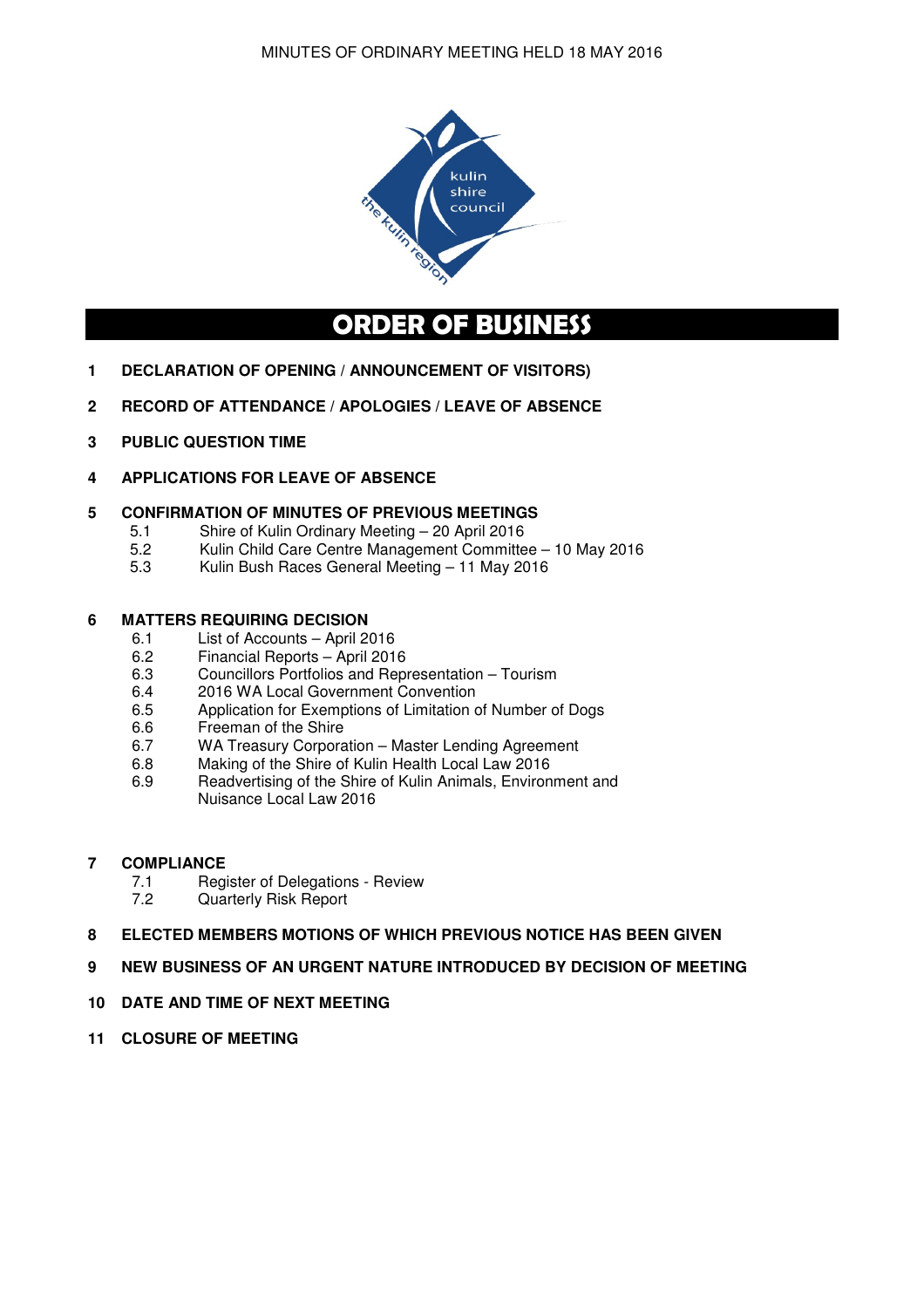# **Minutes of an Ordinary Meeting of Council held in the Council Chambers on Wednesday 18 May 2016 commencing at 5:10pm**

# **1. DECLARATION OF OPENING / ANNOUNCEMENT OF VISITORS**

# **2. RECORD OF ATTENDANCE/APOLOGIES/LEAVE OF ABSENCE**

| Attendance          |                         |                  |
|---------------------|-------------------------|------------------|
| <b>BD</b> West      | President               | West Ward        |
| <b>RD</b> Duckworth | <b>Deputy President</b> | West Ward        |
| <b>HT</b> McInnes   | Councillor              | <b>Town Ward</b> |
| <b>MJ Ledwith</b>   | Councillor              | West Ward        |
| R Bowey             | Councillor              | <b>Town Ward</b> |
| G Robins            | Councillor              | <b>Town Ward</b> |
| R O'Brien           | Councillor              | Central Ward     |
| <b>BP</b> Taylor    | Councillor              | Central Ward     |
| L Varone            | Councillor              | East Ward        |
| C Vandenberg        | Acting CEO              |                  |
| N Thompson          | ESO / Minutes           |                  |
| L Hobson            | Manager of Works        |                  |
|                     |                         |                  |

 Apologies Nil

#### **3. PUBLIC QUESTION TIME**  Nil

### **4. APPLICATIONS FOR LEAVE OF ABSENCE**  Nil

# **5. CONFIRMATION OF MINUTES OF PREVIOUS MEETINGS**

Shire of Kulin Ordinary Meeting – 20 April 2016

#### **01/0516**

**Moved Cr Robins Seconded Cr Bowey that the minutes of the Ordinary Council Meeting held on 20 April 2016 be confirmed as a true and correct record.** 

 **Carried 9/0** 

Kulin Child Care Centre Management Committee Meeting – 10 May 2016

**02/0516** 

**Moved Cr O'Brien Seconded Cr Duckworth that the minutes of the Kulin Child Care Centre Management Committee Meeting held on 10 May 2016 be confirmed as a true and correct record.** 

 *Carried 9/0* $\sim$  **2000**  $\sim$  **2000**  $\sim$  **2000**  $\sim$  **2000**  $\sim$  **2000**  $\sim$  **2000**  $\sim$  **2000**  $\sim$  **2000**  $\sim$  **2000**  $\sim$  **2000**  $\sim$  **2000**  $\sim$  **2000**  $\sim$  **2000**  $\sim$  **2000**  $\sim$  **2000**  $\sim$  **2000**  $\sim$  **2000**  $\sim$  **2000**  $\sim$  **2000**  $\sim$  **2000**  $\sim$  **2** 

Kulin Bush Races General Meeting – 11 May 2016

**03/0516** 

**Moved Cr Duckworth Seconded Cr O'Brien that the minutes of the Kulin Bush Races General Meeting held on 11 May 2016 be confirmed as a true and correct record.**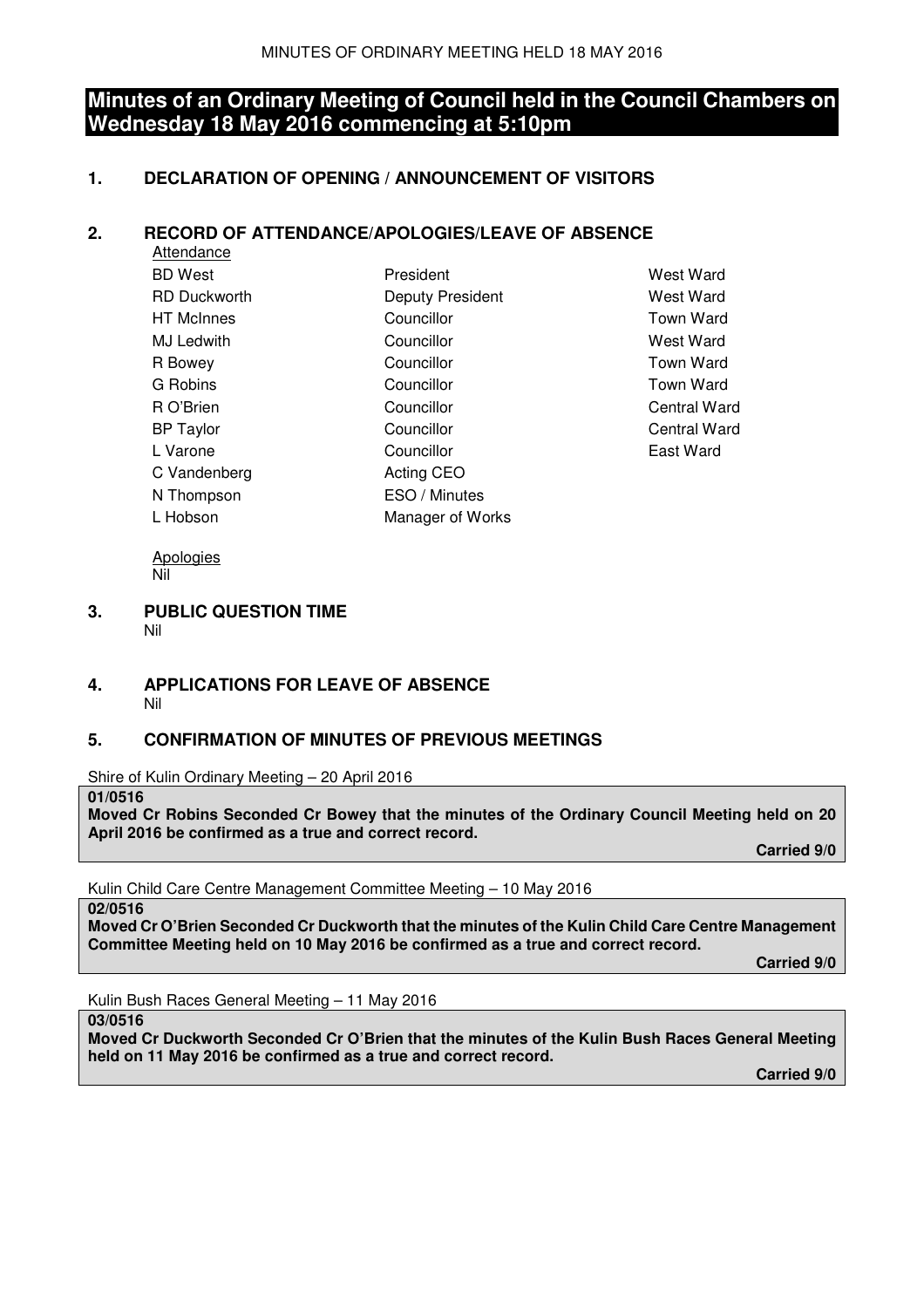# **6 MATTERS REQUIRING COUNCIL DECISION**

# **6.1 List of Accounts – April 2016**

**RESPONSIBLE OFFICER:** DCEO **FILE REFERENCE:** 12.06 **AUTHOR:** DCEO **DISCLOSURE OF INTEREST:** 

#### **SUMMARY:**

Attached are the list of accounts paid during the month of April 2016 for Council's consideration.

**BACKGROUND & COMMENT:**  Nil **FINANCIAL IMPLICATIONS:**  Nil **STATUTORY AND PLANNING IMPLICATIONS:**  Nil **POLICY IMPLICATIONS:**  Nil **COMMUNITY CONSULTATION:**  Nil **WORKFORCE IMPLICATIONS:**  Nil

#### **OFFICER'S RECOMMENDATION:**

That April payments being cheque No 334 – 336 (Trust Fund), 1849 - 1856 (Bush Races),36576 – 36586 (Municipal), EFT No's 11196 - 11295 (Municipal), credit card payments, creditor payments, and other vouchers from the Municipal Fund totalling \$465,702.47 passed for payment.

#### **VOTING REQUIREMENTS:**

Simple majority required.

#### **04/0516**

**Moved Cr McInnes Seconded Cr Taylor that April payments being cheque No 334 – 336 (Trust Fund), 1849 - 1856 (Bush Races),36576 – 36586 (Municipal), EFT No's 11196 - 11295 (Municipal), credit card payments, creditor payments, and other vouchers from the Municipal Fund totalling \$465,702.47 passed for payment.** 

 **Carried 9/0** 

#### **6.2 Financial Reports – April 2016**

**RESPONSIBLE OFFICER:** DCEO **FILE REFERENCE:** 12.01 **AUTHOR:** DCEO **DISCLOSURE OF INTEREST:** 

#### **SUMMARY:**

Attached are the financial reports for the period ending 30 April 2016.

**BACKGROUND & COMMENT:**  Nil **FINANCIAL IMPLICATIONS:**  Nil

#### **STATUTORY AND PLANNING IMPLICATIONS:**

Regulation 34 of the Local Government (Financial Management) Regulations 1996 requires local governments to prepare each month a statement of financial activity reporting on the revenue and expenditure of funds for the month in question.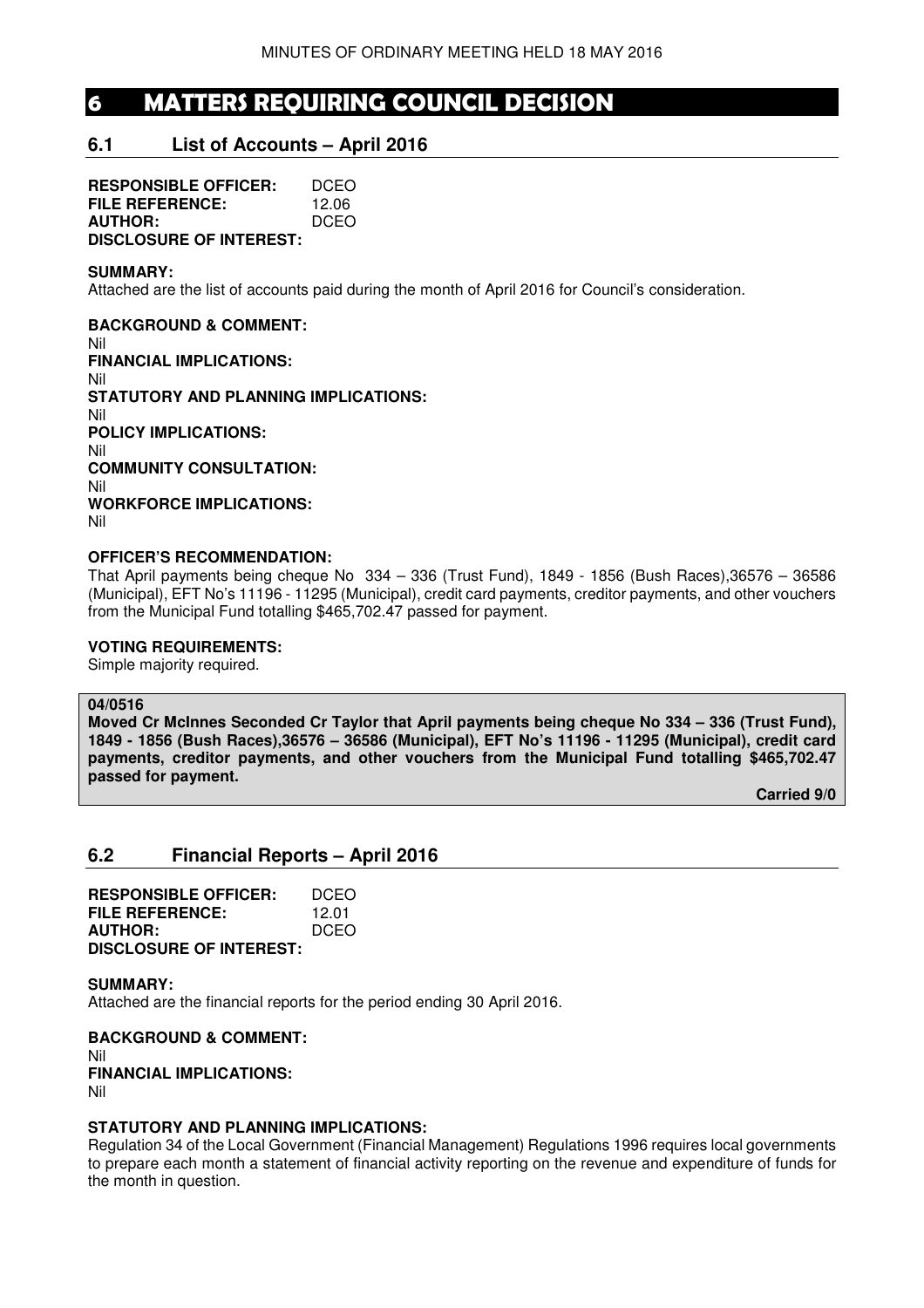#### **POLICY IMPLICATIONS:**

Nil

#### **COMMUNITY CONSULTATION:**

Nil

**WORKFORCE IMPLICATIONS:** 

Nil

#### **OFFICER'S RECOMMENDATION:**

That Council endorse the monthly financial statements for the period ending 30 April 2016.

#### **VOTING REQUIREMENTS:**

Simple majority required.

#### **05/0516**

**Moved Cr Robins Seconded Cr O'Brien that Council endorse the monthly financial statements for the period ending 30 April 2016.** 

 **Carried 9/0** 

# **6.3 Councillors Portfolios and Representation - Tourism**

| <b>NAME OF APPLICANT:</b>           | <b>CRC</b> Manager |
|-------------------------------------|--------------------|
| <b>RESPONSIBLE OFFICER:</b>         | A/CEO              |
| <b>FILE REFERENCE:</b>              | 13.03              |
| <b>AUTHOR:</b>                      | FSO                |
| <b>DISCLOSURE OF INTEREST: Nill</b> |                    |

#### **SUMMARY:**

A Councillor delegate is required to cover the Tourism Portfolio which incorporates representation on the Roe Tourism Association.

#### **BACKGROUND & COMMENT:**

At the November meeting the following delegates were appointed following to the various groups and organisations that were previously represented by ex Cr Sullivan (it appears tourism was overlooked):-

- **Eastern Wheatbelt Primary Health Care Cr West and/or Cr Duckworth**
- Roe-Roc Cr West and Cr Duckworth
- **-** Lakes District Sub-Group Regional Road Group Cr Robins
- Regional Road Group Cr Robins (if selected)
- Central Ag-Care Cr McInnes
- **Eastern Wheatbelt Declared Species Group Cr Taylor and Cr Ledwith**
- Central Country Zone Delegate WALGA Cr West and/or Cr Duckworth
- Local Government Week Cr West, Cr Duckworth & 1 other delegate
- National Roads and Transport Forum

Kate Bishop, CRC Manager has been attending Roe Tourism meetings this year and has requested that Council nominate a representative to attend future meetings with her. The next meeting of the Roe Tourism Association is scheduled to be held in Kulin on 20 June 2016.

### **FINANCIAL IMPLICATIONS:**

Nil **STATUTORY AND TOWN PLANNING IMPLICATIONS:**  Nil **POLICY IMPLICATIONS:** Nil **COMMUNITY CONSULTATION:** Nil **WORKFORCE IMPLICATIONS:** Nil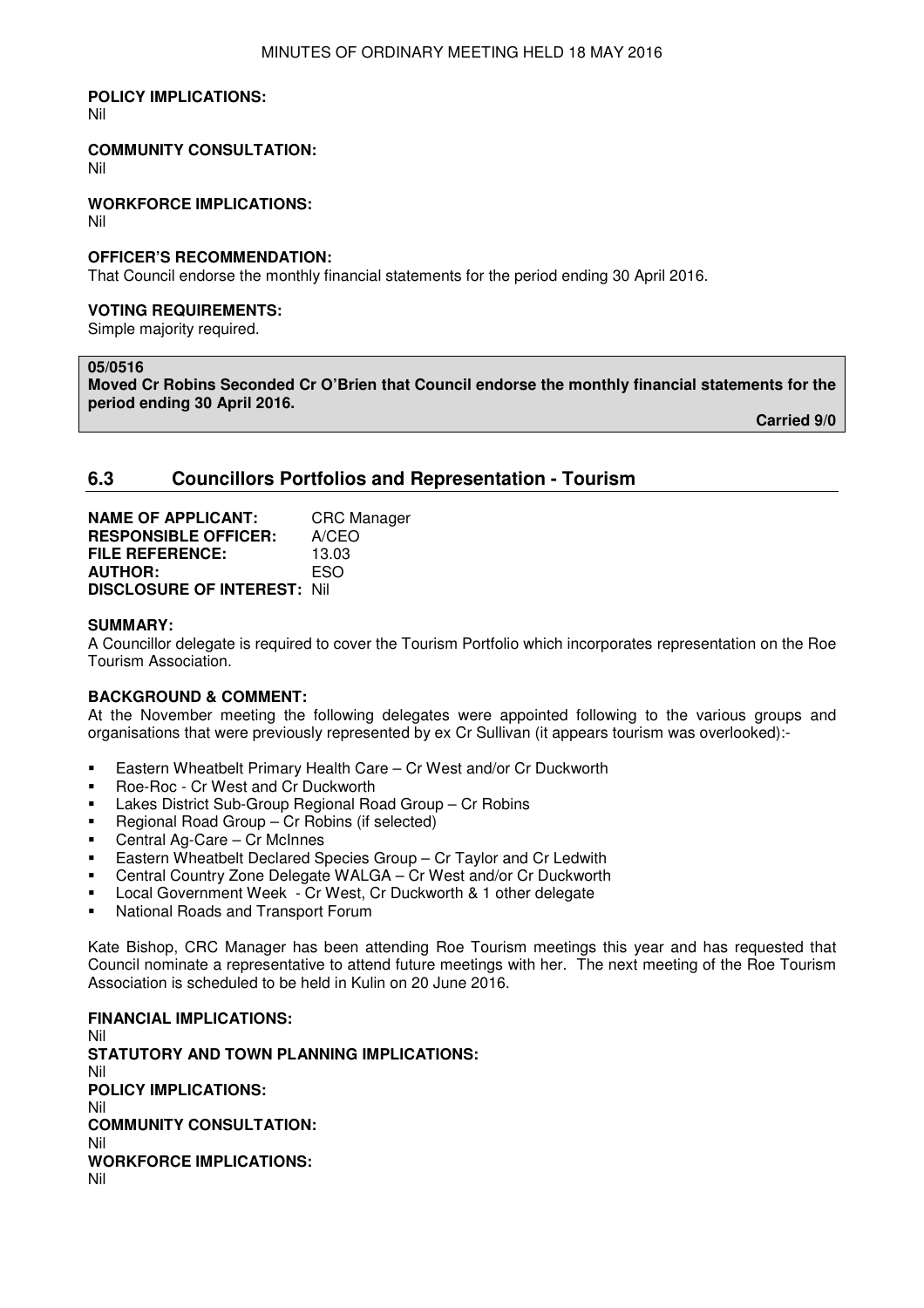#### **RECOMMENDATION:**

That Council nominate Cr **busine is to hold the Tourism Portfolio and represent Council on various** associated bodies, including the Roe Tourism Association.

#### **VOTING REQUIREMENTS:**

Simple majority required.

#### **06/0516**

**Moved Cr Robins Seconded Cr Taylor that Council nominate Cr Bowey (with Cr Duckworth as backup), to hold the Tourism Portfolio and represent Council on various associated bodies, including the Roe Tourism Association.** 

 **Carried 9/0** 

# **6.4 2016 WA Local Government Convention**

| <b>NAME OF APPLICANT:</b>           | CEO   |
|-------------------------------------|-------|
| <b>RESPONSIBLE OFFICER:</b>         | CEO   |
| <b>FILE REFERENCE:</b>              | 04.08 |
| <b>AUTHOR:</b>                      | CEO   |
| <b>DISCLOSURE OF INTEREST: Nill</b> |       |

#### **SUMMARY:**

The annual Local Government Convention is to be held at the Perth Convention and Exhibition Centre from Wednesday 3 August to Friday 5 August 2016.

#### **BACKGROUND & COMMENT:**

The following is provided for Council information:

- Accommodation is available at the Duxton Hotel on the Wednesday night to the Friday night. *Note the convention does not commence until 12 noon Wednesday so it was considered Tuesday night would not be required.* It seems the Rydges Hotel is no longer operating.
- The deadline for registrations is 5 July 2016 but if forms can be processed before this date that would be appreciated. Information and registration brochures will be available at the meeting.
- If we allow registration for the CEO, DCEO and 2 Councillors and accommodation for same this can be finalised after the meeting.
- Council need to confirm voting delegates for the AGM.

#### **FINANCIAL IMPLICATIONS:**

Nil **STATUTORY AND TOWN PLANNING IMPLICATIONS:**  Nil **POLICY IMPLICATIONS:** Nil **COMMUNITY CONSULTATION:** Nil **WORKFORCE IMPLICATIONS:** Nil

#### **RECOMMENDATION:**

That the above information be noted and that Crs ? and ? be registered as Councils voting delegates for the WALGA AGM.

#### **VOTING REQUIREMENTS:**

Simple majority required.

#### **07/0516**

**Moved Cr McInnes Seconded Cr Taylor that the above information be noted and that Cr West and Cr Duckworth be registered as Councils voting delegates for the WALGA AGM.**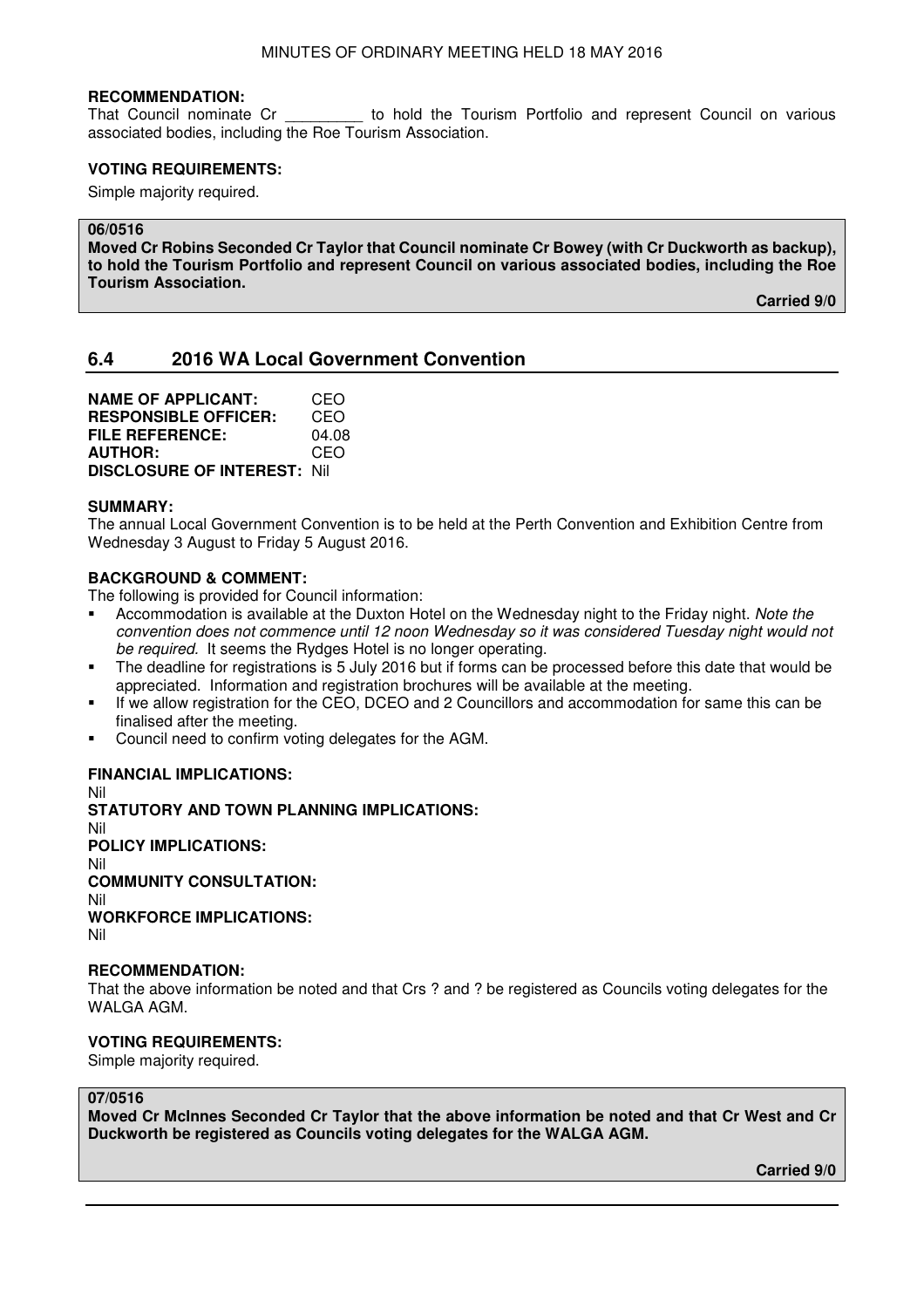# **6.5 Application for Exemptions of Limitation of Number of Dogs**

| <b>RESPONSIBLE OFFICER:</b>         | A/CEO |
|-------------------------------------|-------|
| FILE REFERENCE:                     | 19.04 |
| <b>AUTHOR:</b>                      | A/CEO |
| <b>DISCLOSURE OF INTEREST: Nill</b> |       |

#### **SUMMARY:**

The Shire of Kulin imposes a limitation on the number of dogs allowed to be registered at an owner's property. Mr Gary Griffiths has made application to Council to obtain an exemption on the limitation of dogs he may register at his property. Mr Griffiths currently has three registered dogs and is seeking an exemption for a further 3 registrations. Mr Griffiths has sought the exemption as he is a voluntary animal carer and expects that, from time to time, he will have more than the allowable number of dogs on his property.

### **BACKGROUND & COMMENT:**

Nil

#### **FINANCIAL IMPLICATIONS:**

Nil

#### **STATUTORY AND PLANNING IMPLICATIONS:**

Section 26 of the Dog Act 1976 (As Amended) provides:

- 26. Limitation as to numbers
- (1) The provisions of this Part shall not operate to prevent the keeping on any premises of 2 dogs over the age of 3 months and the young of those dogs under that age.
- (2) Subject to subsection (1), a local government, pursuant to local laws, may limit the number of dogs over the age of 3 months, or the number of such dogs of any specified breed or kind, that may be kept on any premises situate in a specified area to which those local laws apply unless those premises are licensed as an approved kennel establishment or are exempt.
- (3) Where by a local law under this Act a local government has placed a limit on the keeping of dogs in any specified area but the local government is satisfied in relation to any particular premises that the provisions of this Act relating to approved kennel establishments need not be applied in the circumstances, the local government may grant an exemption in respect of those premises but any such exemption —
	- (a) may be made subject to conditions, including a condition that it applies only to the dogs specified therein;
	- (b) shall not operate to authorise the keeping of more than 6 dogs on those premises; and
	- (c) may be revoked or varied at any time.
- (4) Subject to the provisions of subsection (3), a person who keeps on any premises, not being premises licensed as an approved kennel establishment, dogs over the age of 3 months in numbers exceeding any limit imposed in relation to those dogs by a local law made under subsection (2) commits an offence

#### **POLICY IMPLICATIONS:**

Nil **COMMUNITY CONSULTATION:**  Nil **WORKFORCE IMPLICATIONS:**  Nil

#### **OFFICER'S RECOMMENDATION:**

That Council accept Mr Griffith's application to register up to 6 dogs on his rural property Lot 4 Kulin Kondinin Road, Kulin WA 6365.

### **VOTING REQUIREMENTS:**

Simple majority required.

#### **08/0516**

**Moved Cr Duckworth Seconded Cr McInnes that Council accept Mr Griffith's application to register up to 6 dogs on his rural property Lot 4 Kulin Kondinin Road, Kulin WA 6365.**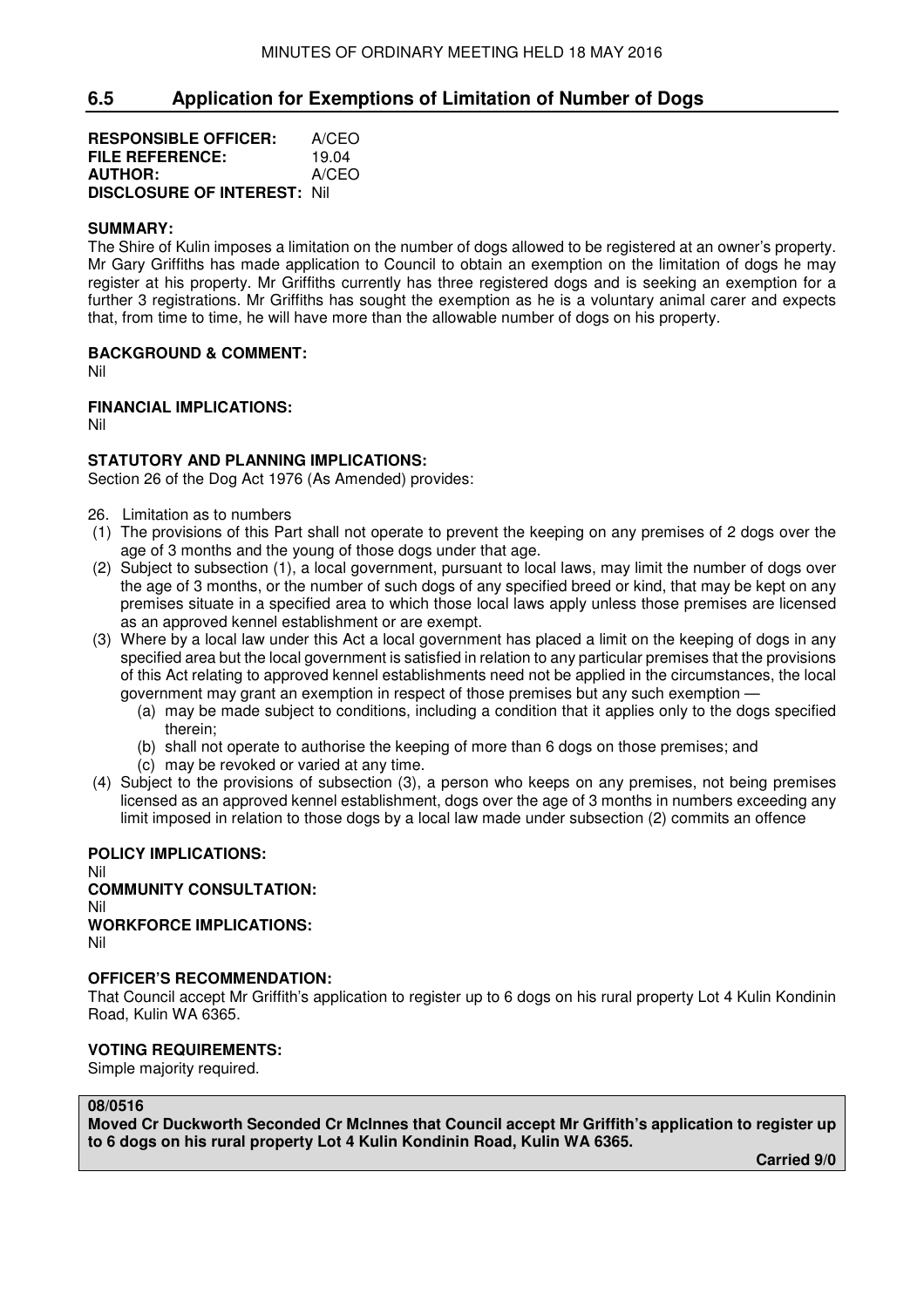### **6.6 Freeman of the Shire**

| <b>RESPONSIBLE OFFICER:</b>    | DCEO  |
|--------------------------------|-------|
| FILE REFERENCE:                | 02.02 |
| <b>AUTHOR:</b>                 | DCEO  |
| <b>DISCLOSURE OF INTEREST:</b> |       |

#### **SUMMARY:**

During the February Concept Forum discussion was held regarding the guidelines for the appointment of a Freeman of the Shire.

The following is an extract from our policy manual:-

- 1. The award of Freeman is intended to recognise outstanding community service over a significant period of time and in a diversity of activities within the Shire of Kulin.
- 2. The award would not usually be presented for excellent service in only one activity.
- 3. The award is intended to recognise service within the local community.<br>4. The award of Freeman is to be seen as independent of any other award
- The award of Freeman is to be seen as independent of any other award.
- 5. This award is to be recognised as the highest honour that the local community, through its elected Council, can confer on one of its citizens. It therefore follows that the award will be conferred sparingly.
- 6. For the award to have the desired standing within the community, it should only be conferred where there is a great pleasure of public approval.
- 7. It is suggested that the Minister for Local Government be consulted with regard to each candidate prior to Councils formal resolution conferring the award.
- 8. It is not seen as desirable that the award of Freeman be presented to a sitting member of Council.

#### **BACKGROUND & COMMENT:**

The Department of Local Government have advised that any reference to the appointment of a Freeman of a Shire has been removed from the LG Act. It is therefore the sole responsibility of the council of the day to make any appointments in this capacity as may be warranted.

#### **FINANCIAL IMPLICATIONS:**

Nil

**STATUTORY AND PLANNING IMPLICATIONS:**  Nil

#### **POLICY IMPLICATIONS:**

As provided in the summary above.

#### **COMMUNITY CONSULTATION:**

Nil

#### **WORKFORCE IMPLICATIONS:**  Nil

#### **OFFICER'S RECOMMENDATION:**

For Council to discuss and decide.

#### **VOTING REQUIREMENTS:**

Simple majority required.

#### **09/0516**

**Moved Cr McInnes Seconded Cr Duckworth that Council go in 'camera' to discuss Item 6.6 Freeman of the Shire.** 

 **Carried 9/0** 

#### **10/0516**

**Moved Cr Bowey Seconded Cr Duckworth Council agree to appoint Jim Sullivan and Greg Hadlow as Freeman of the Shire.** 

 **Carried 9/0** 

#### **11/0516**

**Moved Cr McInnes Seconded Cr O'Brien that Council come out of 'camera'.**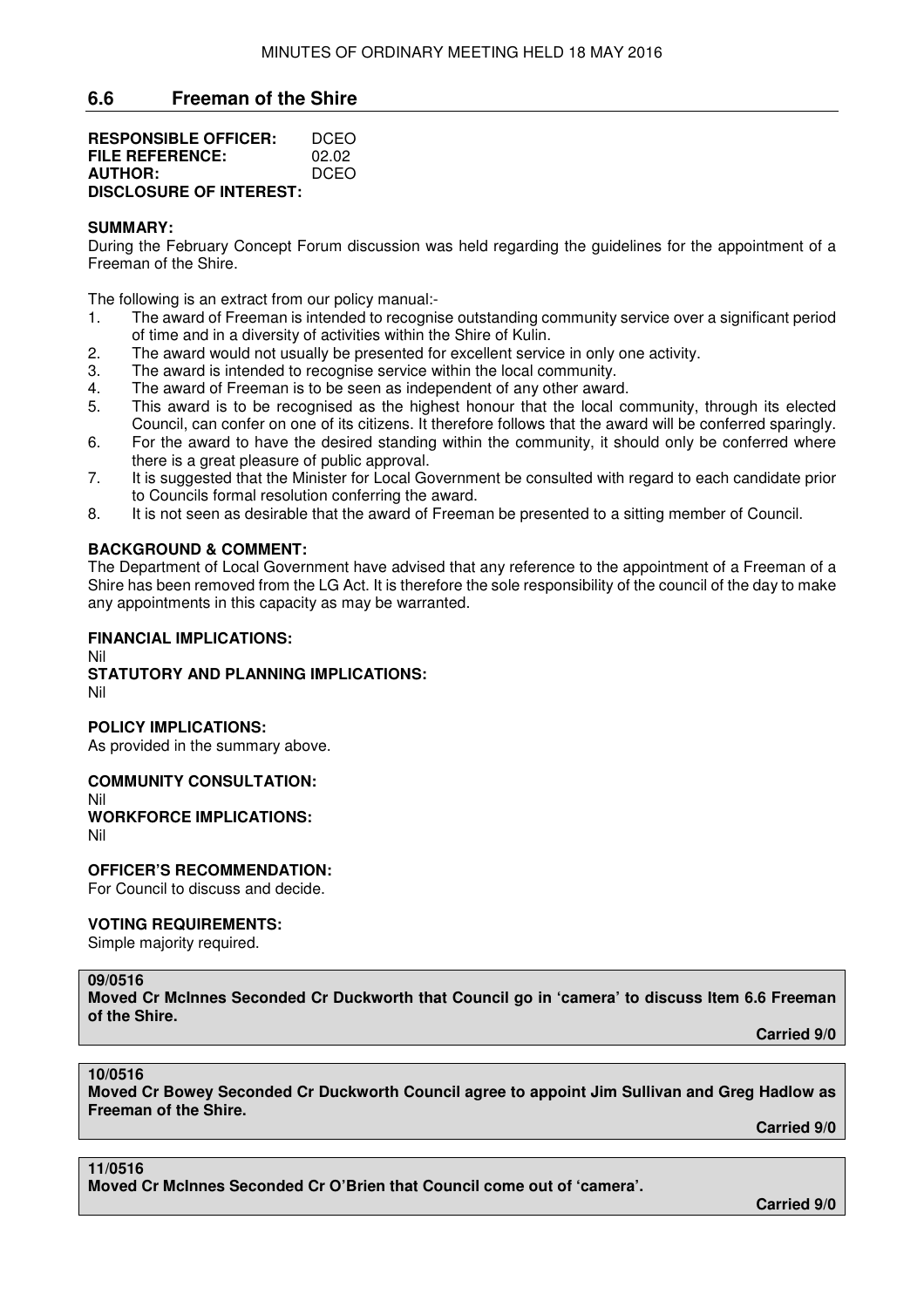# **6.7 WA Treasury Corporation – Master Lending Agreement**

| <b>RESPONSIBLE OFFICER:</b>         | DCEO  |
|-------------------------------------|-------|
| <b>FILE REFERENCE:</b>              | 12.01 |
| <b>AUTHOR:</b>                      | DCEO  |
| <b>DISCLOSURE OF INTEREST: Nill</b> |       |

#### **SUMMARY:**

Council is required to approve the signing of a Master Lending Agreement with WA Treasury (WATC) Corporation.

#### **BACKGROUND & COMMENT:**

The Shire of Kulin is in receipt of a Master Lending Agreement from the WA Treasury Corporation. The new agreement will incorporate all current (not applicable) and future loans removing the need for a new agreement to be executed on an individual basis under seal each time the Shire borrows from WATC. Council will still be subject to credit approval prior to borrowing any funds in the future.

Council do not currently have any loans from WATC but in order to borrow the \$1,500,000 as resolved by Council at the February meeting, we must enter in to this agreement. It is in effect streamlining the borrowing process with the WATC, however does not remove any obligations of the Shire of Kulin to conform to the requirements of the Local Government Act 1995 with regard to future borrowings, where any proposed borrowings must be included in the budget or if not be authorised by an absolute majority of Council with an advertising requirement where not budgeted.

#### **FINANCIAL IMPLICATIONS:**

Nil

#### **STATUTORY AND PLANNING IMPLICATIONS:**

6.20. Power to borrow

- (1) Subject to this Act, a local government may
	- (a) borrow or re-borrow money; or
	- (b) obtain credit; or
	- (c) arrange for financial accommodation to be extended to the local government in ways additional to or other than borrowing money or obtaining credit, to enable the local government to perform the functions and exercise the powers conferred on it under this Act or any other written law.
- (2) Where, in any financial year, a local government proposes to exercise a power under subsection (1) (power to borrow) and details of that proposal have not been included in the annual budget for that financial year
	- (a) unless the proposal is of a prescribed kind, the local government must give one month's local public notice of the proposal; and
	- (b) the resolution to exercise that power is to be by absolute majority.
- (3) Where a local government has exercised a power to borrow and
	- (a) it does not wish to proceed with the performance of the function or the exercise of the power for which the power to borrow was exercised; or
	- (b) after having completed the performance of the function or the exercise of the power for which the power to borrow was exercised, any part of the money

#### **POLICY IMPLICATIONS:**

Nil

**COMMUNITY CONSULTATION:** 

Nil

**WORKFORCE IMPLICATIONS:** 

Nil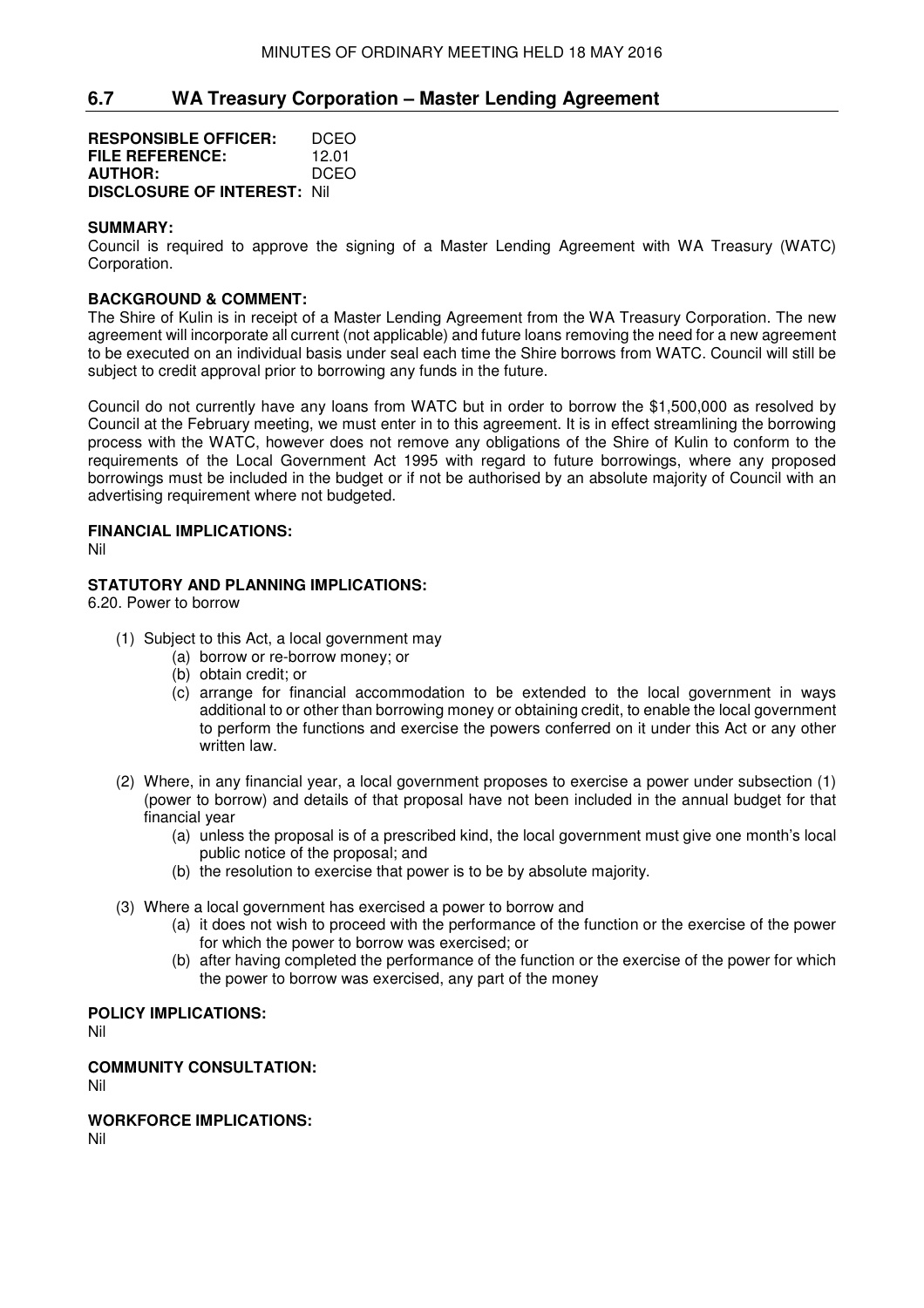#### **OFFICER'S RECOMMENDATION:**

That Council agree to:

- 1. Enter into a Master Lending Agreement with Western Australian Treasury Corporation as per the document tabled at the meeting;
- 2. Approve the affixation of the Common Seal of the Shire of Kulin to the said Master Lending Agreement in the presence of the President and the Chief Executive Officer or an Agent or Senior Employee of the Shire of Kulin authorised by the Chief Executive Officer each of whom shall sign the document to attest the affixation of the Common Seal thereto: and;
- **3.** The Chief executive Officer, Agent or any one of the Senior Employees of the Shire of Kulin authorised by the Chief Executive Officer from time to time is authorised to sign schedule documents under the Master Lending Agreement and or to give instructions thereunder on behalf of the Shire of Kulin.

#### **VOTING REQUIREMENTS:**

Absolute majority required.

## **12/0516**

**Moved Cr O'Brien Seconded Cr Taylor that Council agree to:** 

- **1. Enter into a Master Lending Agreement with Western Australian Treasury Corporation as per the document tabled at the meeting;**
- **2. Approve the affixation of the Common Seal of the Shire of Kulin to the said Master Lending Agreement in the presence of the President and the Chief Executive Officer or an Agent or Senior Employee of the Shire of Kulin authorised by the Chief Executive Officer each of whom shall sign the document to attest the affixation of the Common Seal thereto: and;**
- **3. The Chief executive Officer, Agent or any one of the Senior Employees of the Shire of Kulin authorised by the Chief Executive Officer from time to time is authorised to sign schedule documents under the Master Lending Agreement and or to give instructions thereunder on behalf of the Shire of Kulin.**

 **Carried 9/0** 

# **6.8 Making of the Shire of Kulin Health Local Law 2016**

| <b>APPLICANT:</b>                   | Environmental Health Officer               |
|-------------------------------------|--------------------------------------------|
| <b>FILE REFERENCE:</b>              | 19 Q.3                                     |
| <b>AUTHOR:</b>                      | Environmental Health Officer Mr J Goldacre |
| <b>DISCLOSURE OF INTEREST: Nill</b> |                                            |

#### **BACKGROUND:**

At the Ordinary Meeting of Council held in December 2015 Council resolved to;

#### **07/1215**

*Moved Cr Duckworth Seconded Cr O'Brien that Council pursuant to Section 3.12 of the Local Government Act 1995:* 

- **1.** *Adopts the proposed Shire of Kulin Health Local Law 2016 for advertising;*
- **2.** *Gives Statewide public notice and stating that:*
- **i.** *The Shire of Kulin propose to make the Shire of Kulin Health Local Law 2016;*
- **ii.** *The purpose of the proposed Shire of Kulin Health Local Law 2016 is to provide for the regulation, control and management of day to day public health matters within the Shire of Kulin;*

*and* 

**iii.** *The effect of the proposed Shire of Kulin Health Local Law 2016 is to establish various health*  *standards and requirements which people living and working within the Shire of Kulin must observe. A copy of the proposed local law may be inspected or obtained at any place specified in the notice;* 

 *Submissions about the proposed local law may be made to the Shire before the day specified in the notice, being not less than 8 weeks after the notice is given;* 

- **3.** *Provides a copy of the proposed local law and notice to the Hon. Minister for Local Government and the Executive Director of Public Health; and*
- **4.** *Directs the Chief Executive Officer to prepare a report to Council detailing submissions from the community at the first Council meeting following the closure of the designated submissions period.*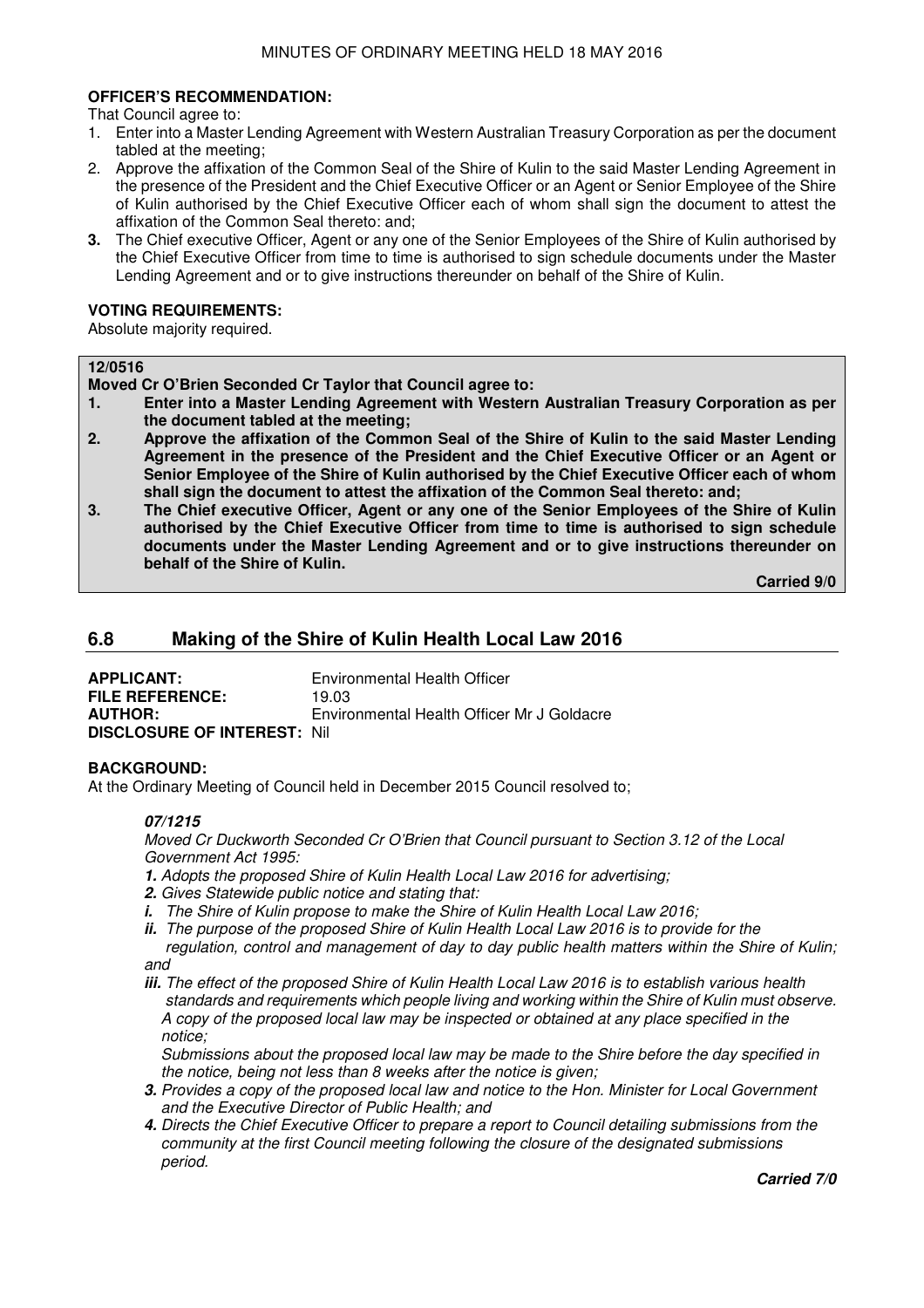On the 23 December 2015 State wide and local advertising commenced through the West Australian newspaper proposing the Shire of Kulin Health Local Law 2016 (Local Law). On the 4 January 2016 the proposed Local Law was sent to both the Hon. Minister for Local Government; Community Services; Seniors and Volunteering; Youth Mr T Simpson and the Executive Director of Public Health Mr Tarun Weeramanthri through the postal service for their perusal and consideration. The local advertising of the Local Law was also done through notice boards, local paper and the Shire of Kulin website. The Shire of Kulin undertook the activity of local advertising above and beyond the minimum required to ensure good coverage of the proposed Local Law.

#### **COMMENT:**

Responses to the proposed local law was received from the Dept of Health WA (**ATTACHMENT 2**) and the Dept of Local Government and Communities (**ATTACHMENT 3**) with recommendations for formatting, further definitions, typographical errors and suggestions in line with current best practices for such local laws; the recommendations have been accepted unless in the aforementioned attachments the recommendations have been 'noted' or 'dismissed' with reason given. All comments provided by the Dept of Local Government and Communities come with the following disclaimer being:

'*My comments:* 

- *have been provided to assist the Shire with drafting matters in relation to the local law;*
- *do not constitute legal advice;*
- *have been provided in good faith for the Shire's consideration; and*
- *should not be taken as an approval of content*'.

And this is duly noted.

No public submissions were received up to and including the closing date of the 4 March 2016 although the Chief Executive Officer was agreeable to receive public submissions after that date; for recording purposes the 'Schedule of Submissions' in **ATTACHMENT 4** is shown with 'Nil submissions received'.

As the period of submissions allows the Shire Officers to further internally review the proposed Local Law, changes of a reasonable and minor nature have been made and are described as follows:

# **Officer Proposed Changes**<br>**1. Remove** 'Principal Envir

- **1. Remove** 'Principal Environmental Health Officer' definition from subclause 1.5(1). **Replace** 'Principal Environmental Health Officer' with 'Environmental Health Officer' in subclause 2.4(5).
	- **a. Reason** Whilst a Principal Environmental Health Officer is an Environmental Health Officer the reverse is not. In the local law the prefix 'principal' is used only once in determining the amount of toilets for events over 5000 persons that can also be done by an Environmental Health Officer.
- **2. Insert** into clause 2.10 after '…premises…' the following '…where electricity is available,…'
	- **a. Reason** The Officer whilst canvasing the proposed Health Local laws through the RoeROC Shires was queried about the need to provide 'electric lighting' for toilets when electricity outside of townsites was scarce if not unavailable. The Officer when inspecting the toilets on road sides had the occasion to ask people pulling into the rest areas and 'whistle stop' type camp sites how they find using the toilets at night without installed lighting? On all occasions they said either/or '… we have torches…' and '…we shine the lights of the car onto the toilet…' which was more than sufficient. With this empirical evidence and that people travelling in the regions are generally selfsufficient as well as the lack of electricity it is reasonable to include the added text proposed.
- **3. Insert** into subclause 3.3(b) after '…property…' the following '…that is in separate ownership.'
	- **a. Reason** The Officer whilst canvasing the proposed Health Local laws through the RoeROC Shires was queried about how the clause as originally written may be strictly interpreted so that stormwater that flows onto 'another' property would be 'an offence' even though the other property is actually owned by the same person which does occur in the regional areas. It deemed reasonable to be prudent to define property that is in separate ownership to prevent any possible misapplication of this clause.
- **4. Insert** into subclause 3.10(c) before 'annually…' the following 'at least…'. **Replace** in subclause 3.10(c) 'clean' with the following 'inspect…'.
	- **a. Reason** In recent years this Officer has been quizzed from farmers about the practicality of the above clause especially for farms which large water tanks where cleaning each year would result in wastage of a most precious resource. Again when canvasing the Local law this matter came up again with farmers who said it was most impractical and very unreasonable to have such a clause. The Officer consulted with Department of Health Environmental Health Directorate and it was agreed the following changes would be a reasonable outcome to address the concerns raised and allow an avenue to ensure tanks were appropriately monitored.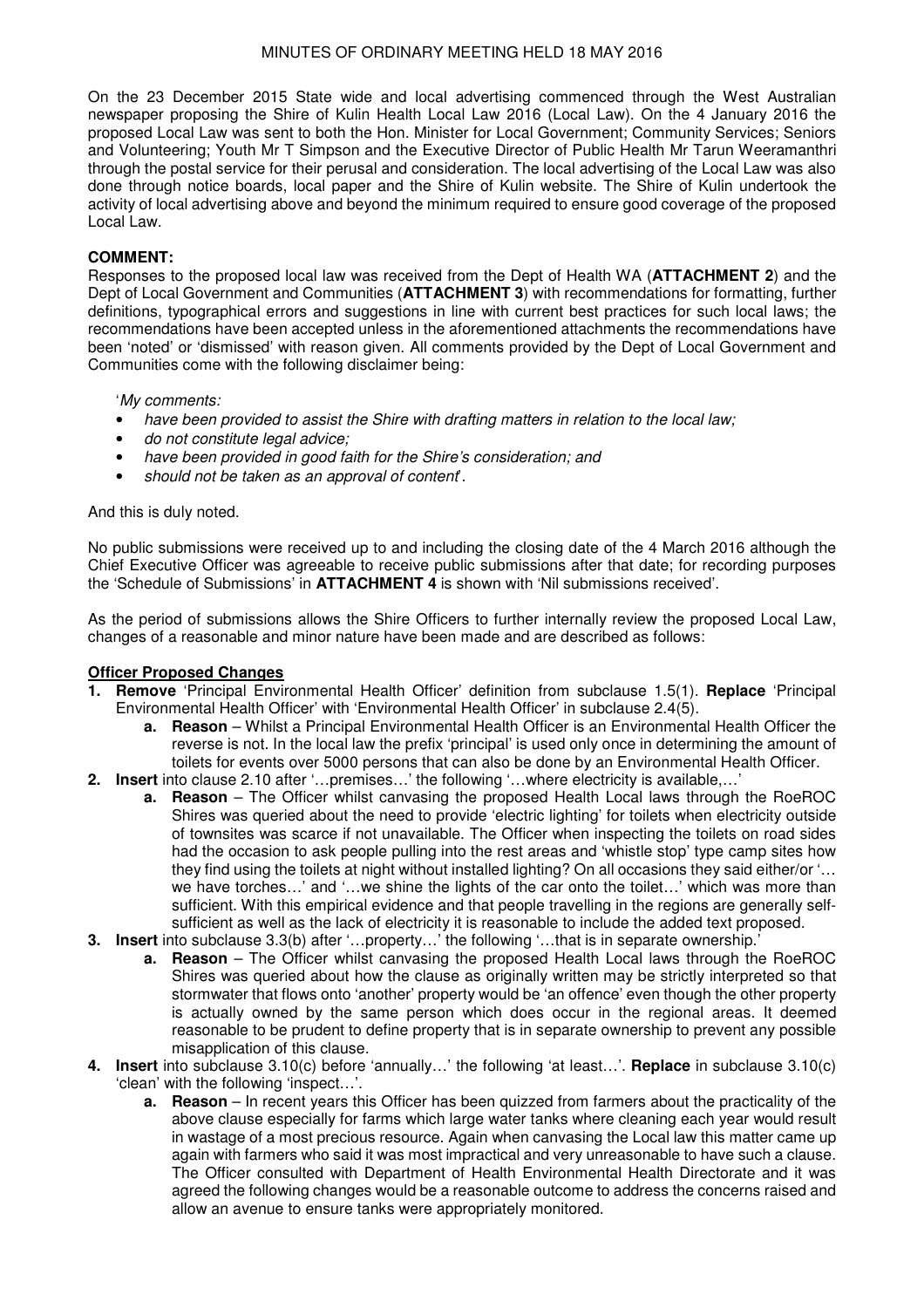- **5. Insert** into clause 3.10 a new subclause with the prefix (d) with the following detail 'ensure the tank is maintained in a clean and hygienic condition; and'. As the original subclause (d) has had its content moved down, Insert a new subclause prefix of (e) and keep the subclause text.
	- **a. Reason** The inserted subclause (d) provides the detail for the intent of the previous modified subclause 3.10(c). As the original text of subclause (d) has been moved down it will then need to be reassigned a new subclause prefix of (e) and the text remains unchanged.
- **6.** Insert into subclause 8.4 after 'application' the following '… for registration of a lodging house…'.
	- **a. Reason** to define in no uncertain terms what the application is intended for.
- **7. Insert** into subclause 5.5(a) the following text '…within 200m of townsite boundaries, or within townsites, unless it has been effectively treated to the satisfaction of the Environmental Health Officer,'.
	- a. **Reason** The Officer whilst canvasing the proposed Health Local laws through the RoeROC Shires was queried why pig manure which could be purchased at shops as a suitable fertiliser could not be used especially in application in regional areas. The Officer did research and found the City of Greater Geraldton handled this exclusion of the use of pig manure by inserting the suggested text. This provides for a trigger for an Environmental Health Officer to deal with any health issues raised by the use of pig manure where originally in the Local law it would have been prohibited.

The changes as shown in 'red' in the Health Local law are considered minor and would not reasonably be considered a 'significant change' to the original draft tabled in December 2015. The Officer has prudently given all consideration to concerns raised through the diligent discussions with persons in the RoeROC district and has sought suitable assistance to ensure the proposals above have been discussed to provide Council with a fully scrutinised, pertinent modifications and edited Local Law for Council consideration.

The process now is for Council to consider 'making' the Local Law and to authorise the signatures of the Shire President and Acting Chief Executive Officer as well as the affixing the Shire of Kulin Seal onto the Local Law. When signed and sealed one original Local Law is sent to the Executive Director of Public Health for consent along with two copies. When the consent has been completed and returned to the Shire of Kulin the next step is to have the Local Law Gazetted by State Law Publishers. When Gazetted the Local Law is presented to the Hon. Minister for Local Government; Community Services; Seniors and Volunteering; Youth Mr T Simpson and the Executive Director of Public Health Mr Tarun Weeramanthri. Furthermore statewide public notice of title and summary of purpose and effect of Gazetted Local Law is required by publishing the notice in the Western Australian newspaper. The Joint Standing Committee on Delegated Legislation (JSCDA) of the WA Parliament is to be provided with an 'Explanatory Memorandum' of the local law and 10 copies of the local law as Gazetted within 10 days of gazettal.

Provided the Health Local Law stands scrutiny of the JSCDL review and it is anticipated that this would be the case based on the fact this type of Local Law has been doing the rounds for many years, the Shire of Kulin will finally have clear and present Health Local laws.

#### **CONSULTATION:**

Mr Don Howell, Environmental Health Directorate Ms C Allen, Graduate Officer, Local Government Legislation, Department of Local Government and Communities Mr G Hadlow CEO Mrs L Pitman EHO RoeHEALTH Scheme

#### **STATUTORY ENVIRONMENT:**

*Health Act 1911 Local Government Act 1995* 

#### **POLICY IMPLICATIONS:**

There are no direct policy implications in relation to this item.

#### **FINANCIAL IMPLICATIONS:**

Whilst the Health Local law is presently 45 pages the State Law Publisher can condense through reformatting the text size the document to around 20% less. A price per page estimated at \$100.35 would be \$3,613 for a special gazette. Also to include is the cost to advertise a Notice in the Western Australian newspaper to announce the 'making of the Shire of Kulin Health Local law 2016 which is around \$500.

#### **VOTING REQUIREMENT:**

Absolute majority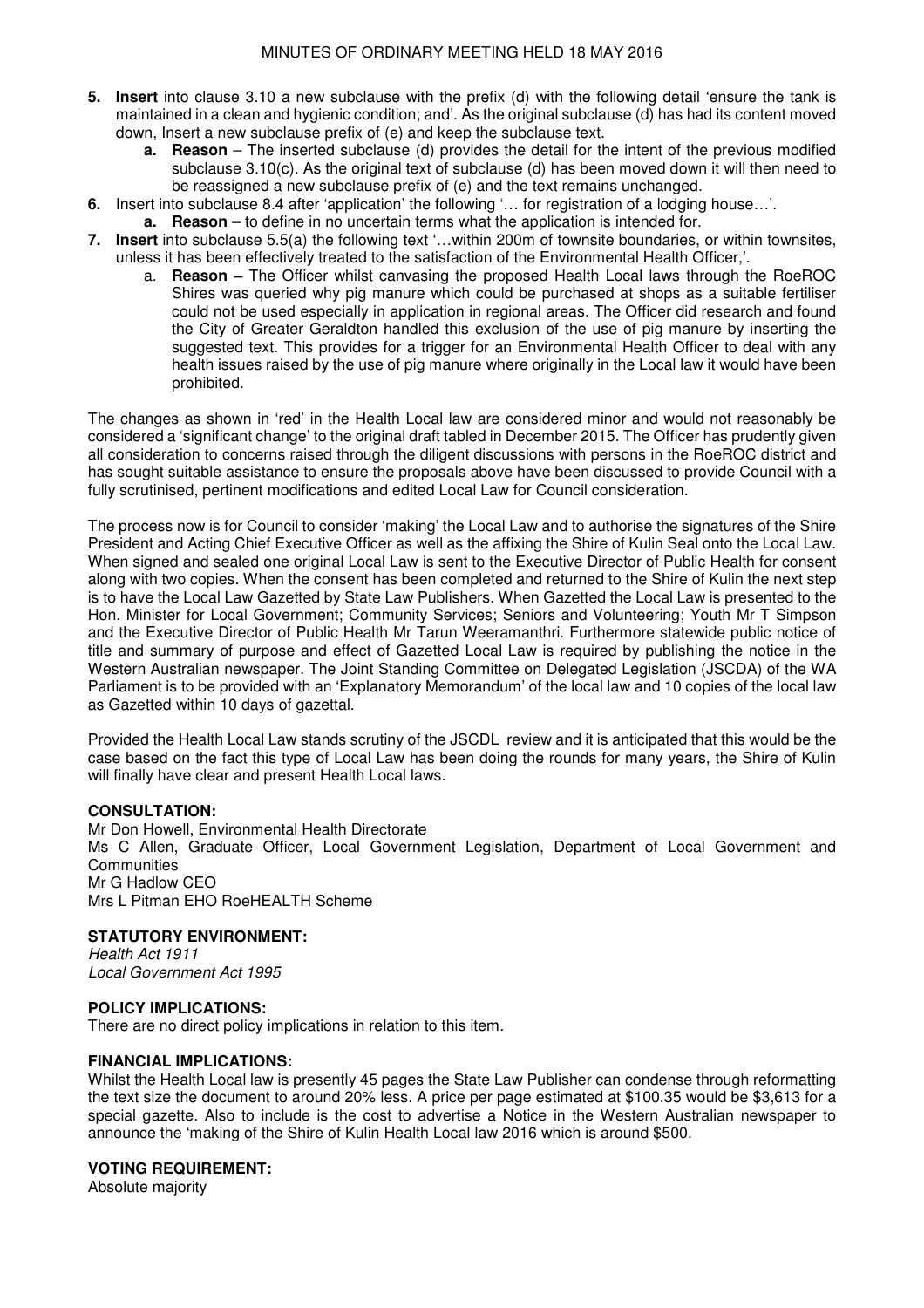#### **OFFICER'S RECOMMENDATION:**

That Council resolves to:

- **1.** Endorse for inclusion into the Shire of Kulin Health Local Law 2016 the changes presented by the Officer in this agenda as 'Officer proposed changes' points 1 to 7;
- **2.** Endorse for inclusion into the Shire of Kulin Health Local Law 2016 the agreed changes only as presented by the Dept of Health WA in **ATTACHMENT 2** and the Dept of Local Government and Communities in **ATTACHMENT 3;**
- **3.** Accept the 'Schedule of Submissions' in **ATTACHMENT 4**;
- **4.** 'Make' the Shire of Kulin Health Local Law 2016 as presented in **ATTACHMENT 1**;
- **5.** Authorise the Shire President and the Acting Chief Executive Officer to sign the Shire of Kulin Health Local Law 2016 and authorise the affixing of the Shire of Kulin seal to the Shire of Kulin Health Local Law 2016; and
- **6.** Authorise the Chief Executive Officer carry out the process of Gazettal of the Shire of Kulin Health Local Law 2016 and to complete the administrative functions required for presentation of the Shire of Kulin Health Local Law 2016 to the Joint Standing Committee on Delegated Legislation of the WA Parliament.

## **13/0516**

**Moved Cr O'Brien Seconded Cr McInnes that Council resolve to:** 

- **1. Endorse for inclusion into the Shire of Kulin Health Local Law 2016 the changes presented by the Officer in this agenda as 'Officer proposed changes' points 1 to 7;**
- **2. Endorse for inclusion into the Shire of Kulin Health Local Law 2016 the agreed changes only as presented by the Dept of Health WA in ATTACHMENT 2 and the Dept of Local Government and Communities in ATTACHMENT 3;**
- **3. Accept the 'Schedule of Submissions' in ATTACHMENT 4;**
- **4. 'Make' the Shire of Kulin Health Local Law 2016 as presented in ATTACHMENT 1;**
- **5. Authorise the Shire President and the Acting Chief Executive Officer to sign the Shire of Kulin Health Local Law 2016 and authorise the affixing of the Shire of Kulin seal to the Shire of Kulin Health Local Law 2016; and**
- **6. Authorise the Chief Executive Officer carry out the process of Gazettal of the Shire of Kulin Health Local Law 2016 and to complete the administrative functions required for presentation of the Shire of Kulin Health Local Law 2016 to the Joint Standing Committee on Delegated Legislation of the WA Parliament.**

 **Carried 9/0** 

# **6.9 Readvertising of the Shire of Kulin Animals, Environment and Nuisance Local Law 2016**

| <b>APPLICANT:</b>                   | Environmental Health Officer               |
|-------------------------------------|--------------------------------------------|
| <b>FILE REFERENCE:</b>              | 19 03                                      |
| <b>AUTHOR:</b>                      | Environmental Health Officer Mr J Goldacre |
| <b>DISCLOSURE OF INTEREST: Nill</b> |                                            |

#### **BACKGROUND:**

At the Shire of Kulin Ordinary Meeting of Council held in December 2016 the following was resolved:

#### *08/1215*

*Moved Cr Duckworth Seconded Cr O'Brien that Council pursuant to Section 3.12 of the Local Government Act 1995:* 

- *1. Adopts the proposed Shire of Kulin Animals, Environment and Nuisance Local Law 20166 for advertising;*
- *2. Gives Statewide public notice and stating that:*
- *i. The Shire of Kulin propose to make the Shire of Kulin Animals, Environment and Nuisance Local Law 2016;*
- *ii. The purpose of the proposed Shire of Kulin Animals, Environment and Nuisance Local Law 2016 is to provide for the regulation, control and management of animals and the prevention of environmental damage and nuisances within the Shire of Kulin; and*
- *iii. The effect of the proposed Shire of Kulin Animals, Environment and Nuisance Local Law 2016 is to establish the requirements with which any person keeping animals, or undertaking activities that have the potential to impact the environment or create nuisance must comply.*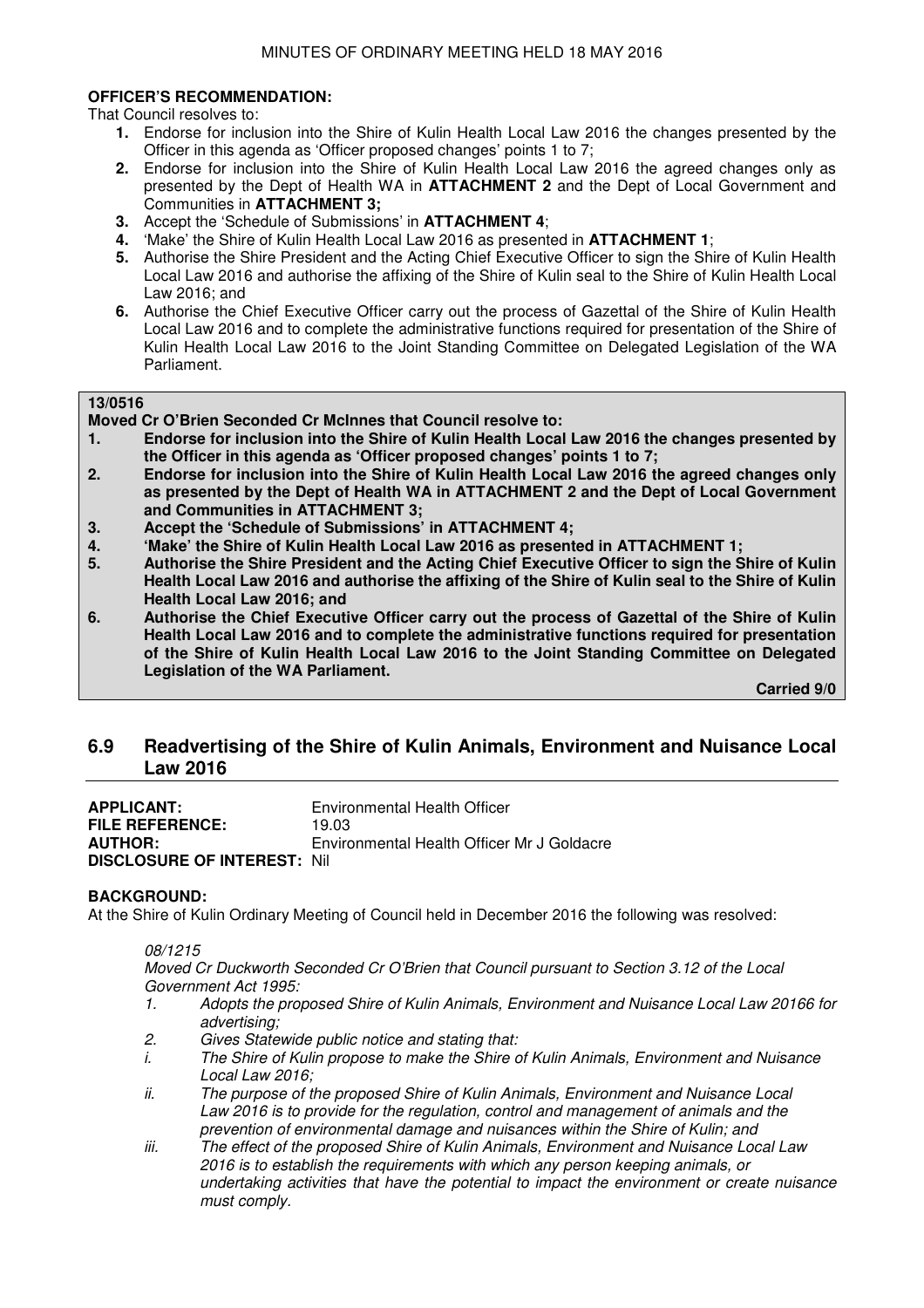*A copy of the proposed local law may be inspected or obtained at any place specified in the notice; and;* 

*Submissions about the proposed local law may be made to the Shire before the day specified in the notice, being not less than 8 weeks after the notice is given.* 

- *3. Provides a copy of the proposed local law and notice to the Hon. Minister for Local Government and the Executive Director of Public Health; and*
- *4. Directs the Chief Executive Officer to prepare a report to Council detailing submissions from the community at the first Council meeting following the closure of the designated submissions period.* **Carried 7/0**

The Shire of Kulin Animals, Environment and Nuisance Local Law 2016 (Local Law) was sent to both the Hon. Minister for Local Government; Community Services; Seniors and Volunteering; Youth Mr T Simpson and the Executive Director of Public Health Mr Tarun Weeramanthri through the postal service for their perusal and consideration. The Local Law local advertising was also done through Notice boards, local paper and the shire website. The Shire of Kulin undertook the activity of local advertising above and beyond the minimum required to ensure good coverage of the proposed Health Local law.

#### **COMMENT:**

During the internal review of the Local Law as well as discussing the proposed Local Law with members of the community it became apparent in no uncertain terms regarding some of the clauses and subclauses which could, however unlikely it is perceived, to impact traditional farming practices. The clauses of concerns were the following:

- Clause 3.4(1)(c) regarding 'Prohibited activities' being ensure no dust or liquid waste is released or escapes from the land, whether by means of wind, water or any other cause.
- Clause 4.5(1) regarding 'Escape of smoke, fumes, odours and other emissions' An owner or occupier of land or premises shall not cause or allow the escape of smoke, fumes, odours or other emissions from the land or premises in such quantity or of such a nature as to cause or to be a nuisance to any person

These concerns are reasonable so research was done with consultation with the Dept of Local Government & Communities (DLGC) and fellow Officers within local government to see where traditional and in some cases requirements where such activities is a requirement by law (such as removing fire material).

The following changes (as underlined) were consequently proposed:

3.4 Prohibited activities

- (1) An owner and or occupier of land must take all reasonable measures to:-
	- (a) stabilise dust on the land;
	- (b) contain all liquid waste on the land; and
	- (c) ensure no dust or liquid waste is released or escapes from the land, whether by means of wind, water or any other cause.

#### (2) Subclause (1)(c) do not apply to land where the primary activity is broad acre farming

4.5 Escape of smoke, fumes, odours and other emissions

(1) An owner or occupier of land or premises shall not cause or allow the escape of smoke, fumes, odours or other emissions from the land or premises in such quantity or of such a nature as to cause or to be a nuisance to any person *unless -*

- (a) the escape of smoke, fumes, odours or other emissions from the land or premises is the result of burning in compliance with the Bush Fires Act 1954, any annual fire hazard reduction notice issued by the local government under that Act and any conditions of approval as determined by the local government.
- (b) all reasonable steps have been taken to prevent the smoke, fumes, odours and other emissions from land or premises from causing a nuisance to any person.

The above inclusions are considered most reasonable and were forwarded to the DLGC who then advised, through their senior legislation staff that as the amendments would now affect only half the persons in the district it will be classified as 'a substantial change' and thus readvertising would be required. The Officer managed to contact the Senior Clerk of the joint standing committee who also mentioned that half the population are now affected where originally it affected the whole district. Whilst no certainty was given regarding the need to readvertise the Officer deduced from a cost perspective the most prudent way forward will be to readvertise thus negate the risk of financial loss. The case for the risk of a 'substantial change' to the Local Law originally advertised was seen as reasonable.

Consequently the requirement now is to readvertise therefore the process starts again as follows.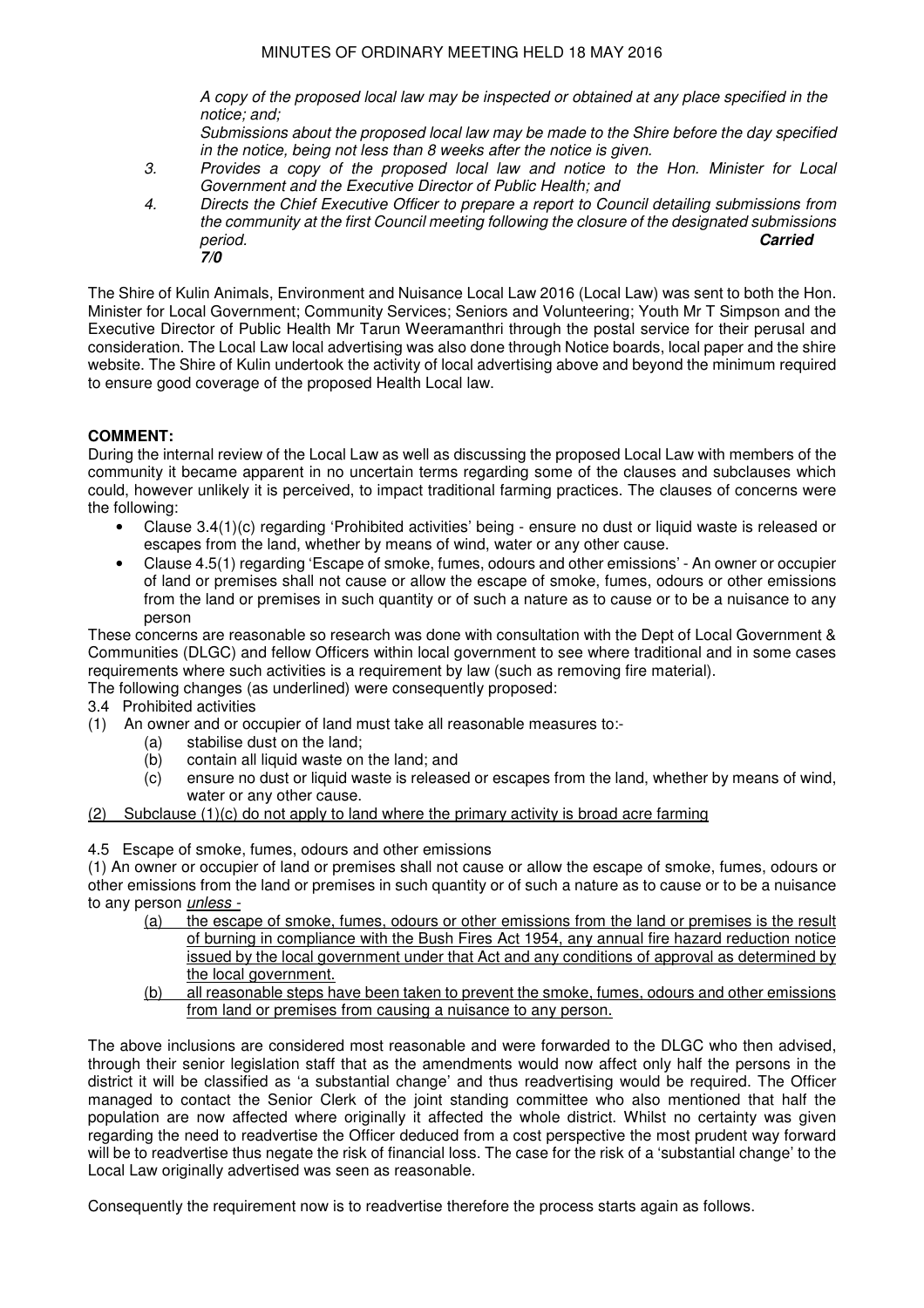The purpose of this report is to allow Council to resolve to prepare the proposed Shire of Kulin Animals, Environment and Nuisance Local Law 2016. Notice is to be publically given of the *purpose* and *effect* of the Shire of Kulin Animals, Environment and Nuisance Local Law 2016 which are to be read *out loud* by the Shire President as written here:

**PURPOSE:** The purpose of the proposed Shire of Kulin Animals, Environment and Nuisance Local Law 2016 is to provide for the regulation, control and management of animals and the prevention of environmental damage and nuisances within the Shire of Kulin.

**EFFECT:** The effect of the proposed Shire of Kulin Animals, Environment and Nuisance Local Law 2016 is to establish the requirements with which any person keeping animals, or undertaking activities that have the potential to impact the environment or create nuisance must comply.

The Shire of Kulin Animals, Environment and Nuisance Local Law 2016 shown in Attachment 8 has been collated from the Shire of Kulin Animals, Environment and Nuisance Local Law 2015 as reviewed by the senior staff of Corrigin Shire, the Department of Local Government and Communities and the Department of Health Western Australia. The attached Shire of Kulin Animals, Environment and Nuisance Local Law 2016 are amended for application to the Shire of Kulin. Furthermore new inclusions are now inserted to make the Local Law applicable to the activities within the district of Kulin.

The proposed Shire of Kulin Animals, Environment and Nuisance Local Law 2016 will require the following process to be initiated:

- 1. Give Statewide and local public notice of proposed Shire of Kulin Animals, Environment and Nuisance Local Law 2016, summarising purpose and effect of proposed local law;
- 2. Send a copy of the Statewide public notice and proposed Shire of Kulin Animals, Environment and Nuisance Local Law 2016 to the Honourable Minister for Local Government and the Executive Director of Public Health;
- 3. Consider any submissions received in regard to the proposed Shire of Kulin Animals, Environment and Nuisance Local Law 2016 (a period of at least 6 weeks must have elapsed since date of publication in the newspaper, discounting public holidays; it is very good practice to allow a couple of extra weeks to accommodate any unforeseen delays); and
- 4. A copy of the proposed local law is to be made available at the Shire counter and provided to any person requesting a copy of the Shire of Kulin Animals, Environment and Nuisance Local Law 2016.

The proposed Shire of Kulin Animals, Environment and Nuisance Local Law 2016 will again be presented to Council for consideration of submissions received and the decision made to endorse, or not, any changes to the proposed Shire of Kulin Animals, Environment and Nuisance Local Law 2016.

Should all proceed to completion, and no 'significant changes' made (which could result in readvertising) the Shire of Kulin Animals, Environment and Nuisance Local Law 2016 will be signed and sealed by the Chief Executive Officer and Shire President and steps taken to proceed to gazettal. Once gazetted copies are provided to the Executive Director of Public Health and the Joint Standing Committee on Delegated Legislation who will review the Shire of Kulin Animals, Environment and Nuisance Local Law 2016 and make, or not, a determination on its validity and/or refusal of the Shire of Kulin Animals, Environment and Nuisance Local Law 2016; this outcome is not anticipated based on the fact, as reported previously, that other similar local laws have already 'passed muster' or a more common political phrase recently 'past the sniff test'.

#### **CONSULTATION:**

Mr G Hadlow CEO; Mrs L Pitman RoeHEALTH EHO; Mr S Elliott Legislation Officer, Local Government Legislation, Department of Local Government and Communities; & Ms C Allen Graduate Officer, Local Government Legislation, Department of Local Government and Communities.

### **STATUTORY ENVIRONMENT:**

Health Act 1911; & Local Government Act 1995

#### **POLICY IMPLICATIONS:**

There are no direct policy implications in relation to this item.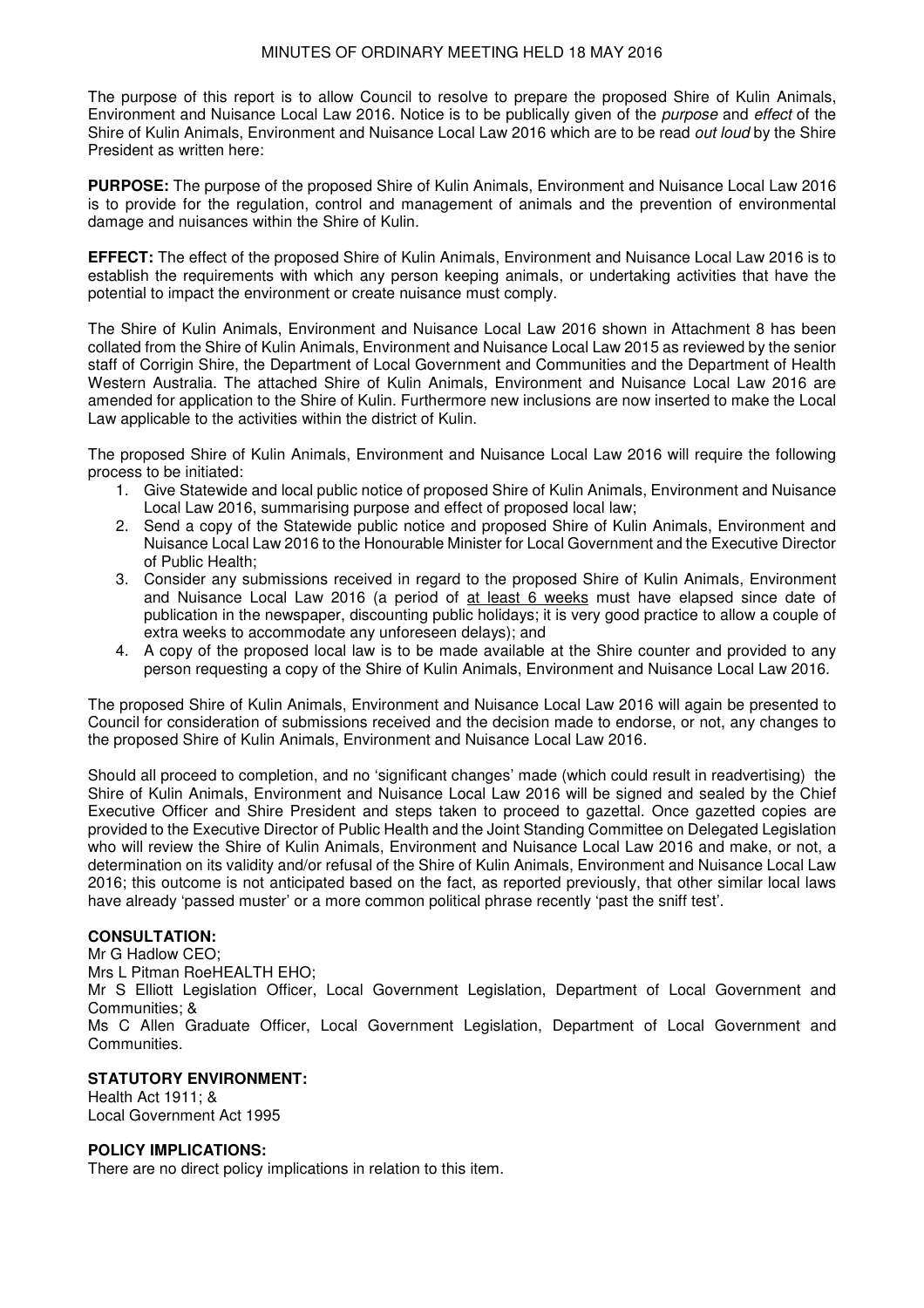#### **FINANCIAL IMPLICATIONS:**

30 pages with an estimated price of \$100.35 per page is \$2,410 (State Law publishers can condense the text down by around 20%) for a special gazette. Also included is the cost to advertise the Notice in the Western Australian newspaper which is around \$500. Administration costs locally are for the local paper advertising for 6 to 8 weeks as well as placing information on public Notice boards.

#### **VOTING REQUIREMENT:**

Absolute

### **OFFICER'S RECOMMENDATION:**

That Council:

- 1. Adopts the proposed Shire of Kulin Animals, Environment and Nuisance Local Law 2016 for advertising;
- 2. Gives Statewide public notice and stating that:
	- i. The Shire of Kulin propose to make the Shire of Kulin Animals, Environment and Nuisance Local Law 2016;
	- ii. The purpose of the proposed Shire of Kulin Animals, Environment and Nuisance Local Law 2016 is to provide for the regulation, control and management of animals and the prevention of environmental damage and nuisances within the Shire of Kulin; and
	- iii. The effect of the proposed Shire of Kulin Animals, Environment and Nuisance Local Law 2016 is to establish the requirements with which any person keeping animals, or undertaking activities that have the potential to impact the environment or create nuisance must comply.

A copy of the proposed local law may be inspected or obtained at any place specified in the notice; and; Submissions about the proposed local law may be made to the Shire before the day specified in the notice, being not less than 6 weeks after the notice is given.

- 3. Provides a copy of the proposed local law and notice to the Hon. Minister for Local Government and the Executive Director of Public Health; and
- 4. Directs the Chief Executive Officer to prepare a report to Council detailing submissions from the community at the first Council meeting following the closure of the designated submissions period.

#### **14/0516**

#### **Moved Cr Robins Seconded Cr Taylor that Council:**

- **1. Adopt the proposed Shire of Kulin Animals, Environment and Nuisance Local Law 2016 for advertising;**
- **2. Gives Statewide public notice and stating that:**
	- **i. The Shire of Kulin propose to make the Shire of Kulin Animals, Environment and Nuisance Local Law 2016;**
	- **ii. The purpose of the proposed Shire of Kulin Animals, Environment and Nuisance Local Law 2016 is to provide for the regulation, control and management of animals and the prevention of environmental damage and nuisances within the Shire of Kulin; and**
	- **iii. The effect of the proposed Shire of Kulin Animals, Environment and Nuisance Local Law 2016 is to establish the requirements with which any person keeping animals, or undertaking activities that have the potential to impact the environment or create nuisance must comply.**

 **A copy of the proposed local law may be inspected or obtained at any place specified in the notice; and;** 

 **Submissions about the proposed local law may be made to the Shire before the day specified in the notice, being not less than 6 weeks after the notice is given.** 

- **3. Provides a copy of the proposed local law and notice to the Hon. Minister for Local Government and the Executive Director of Public Health; and**
- **4. Directs the Chief Executive Officer to prepare a report to Council detailing submissions from the community at the first Council meeting following the closure of the designated submissions period.**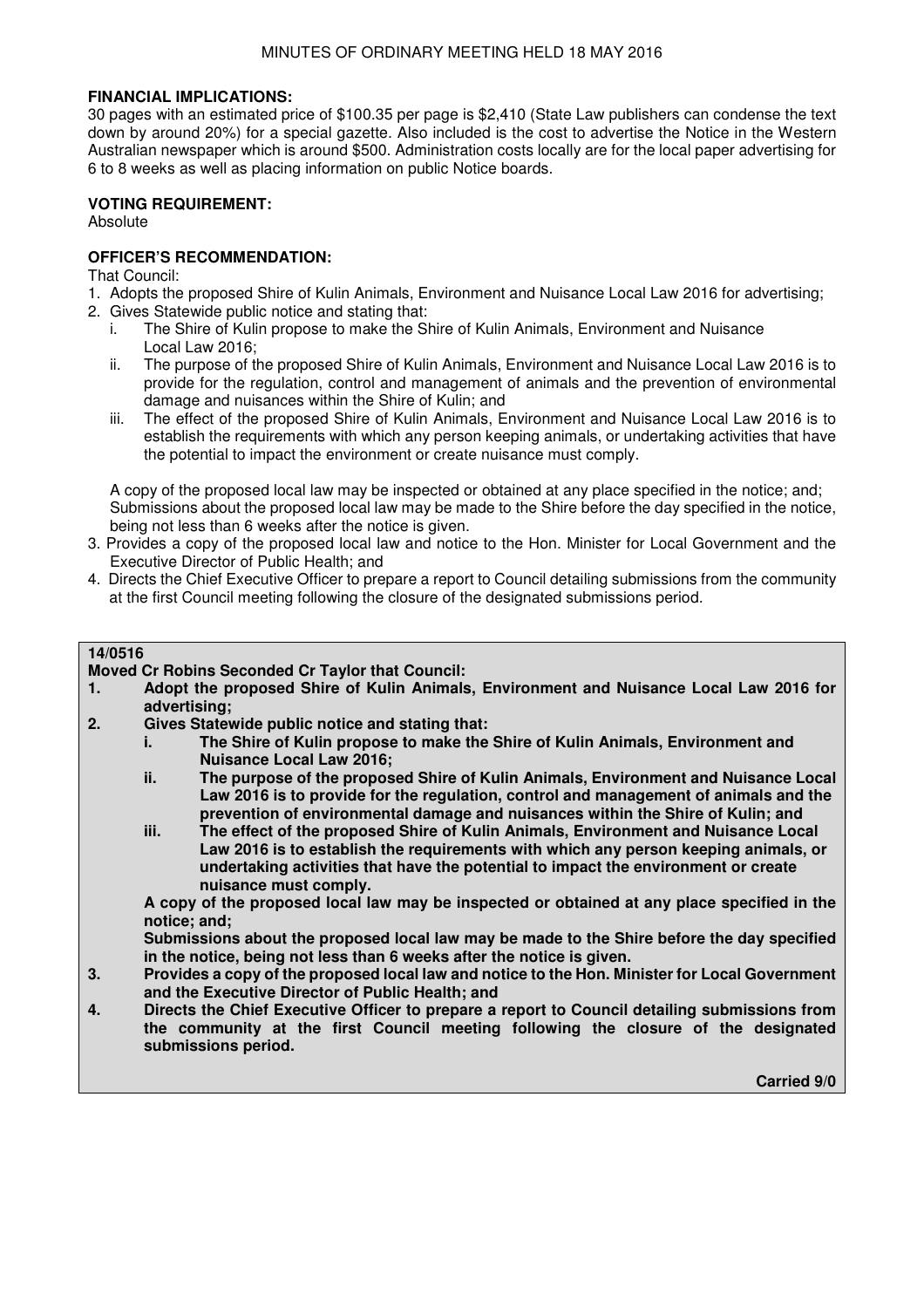# **7 COMPLIANCE**

# **7.1 Register of Delegations – Review**

**RESPONSIBLE OFFICER:** A/CEO **FILE REFERENCE:** 04.04 **AUTHOR:** A/CEO **DISCLOSURE OF INTEREST:** Nil

#### **SUMMARY:**

Council is required to review the Delegations Register on an annual basis. This document was last reviewed in May 2015. Attached to the agenda is a copy of the register for adoption by Council.

**BACKGROUND & COMMENT:** 

Nil

**FINANCIAL IMPLICATIONS:** 

Nil

**STATUTORY AND PLANNING IMPLICATIONS:** 

Nil

#### **POLICY IMPLICATIONS:**

Review of Delegations Register is required on an annual basis.

#### **COMMUNITY CONSULTATION:**

Nil

#### **WORKFORCE IMPLICATIONS:**

Nil

#### **OFFICER'S RECOMMENDATION:**

That the Delegations Register be adopted as per Council's review.

#### **VOTING REQUIREMENTS:**

Simple majority required.

#### **15/0516**

**Moved Cr Duckworth Seconded Cr Ledwith that the Delegations Register be adopted as per Council's review.** 

 **Carried 9/0** 

#### **7.2 Quarterly Risk Report**

**RESPONSIBLE OFFICER:** A/CEO<br>**FILE REFERENCE:** 04.04 **FILE REFERENCE: AUTHOR:** James Trail **DISCLOSURE OF INTEREST:** Nil

#### **SUMMARY:**

The Shire has undertaken a review of its risk profile and established a set of strategic and operational risks for review by the Audit Committee.

The attached reports detail all strategic risks and those operational risks that are rated high with progress comments for the current period.

Staff have not yet efficiently reviewed existing controls for the risks identified and provided comment on their appropriateness and effectiveness. The Inherent status needs to recognise those inbuilt and unlikely to change elements of each risk, the revised status details an assessment of controls in place to mitigate those risks. In instances where determined controls are deemed not appropriate, comment on progress and on improvement plans need to be provided.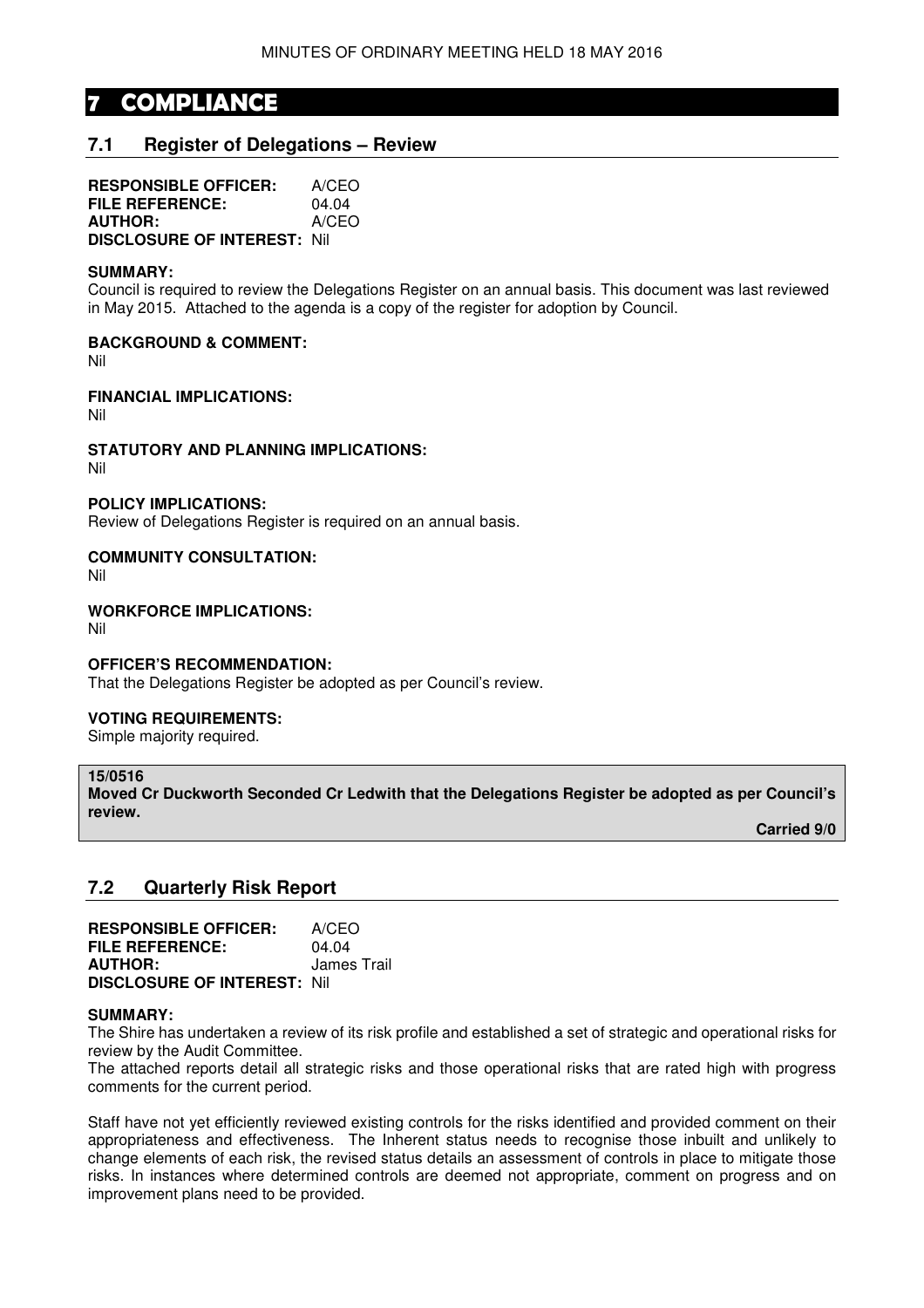Both areas of risk are subject to change and modification during the year on the authorisation of the Chief Executive Officer and Audit Committee.

#### **BACKGROUND & COMMENT:**

The Audit Committee is to receive a quarterly report on high and moderate strategic risks and high operational risks.

The Internal audit activity focuses on areas of risk including financial and non-financial systems and compliance with legislation, regulations, policies and best practice. Recommendation Action Plans are developed and agreed with management for audit recommendations and follow-ups conducted to ensure that they are implemented as agreed.

Annual reviews need to be undertaken to ensure alignment between risk actions, effectiveness of internal controls and management comments. This is at the core of regulation 17. The majority of the risks and controls require a review. Once a review of the effectiveness of the internal controls is completed and reported to Council, new review dates and risks will be set for 2016/2017. It is also suggested that the current Shire compliance framework be reviewed to ensure compliance with existing legislation and regulations and new and revised Departmental Operational Guidelines. It is recommended that the Council notes:

- 1. The Strategic Risk March 2016 Report
- 2. The Operational Risk March 2016 Report

#### **FINANCIAL IMPLICATIONS:**

Allocation was made in the 2015/2016 annual budget for the internal audit and risk function.

#### **STATUTORY AND PLANNING IMPLICATIONS:**

The Local Government (Audit) Regulations 1996 prescribe the requirements for local government authorities in relation to the engagement of auditors, the annual compliance audit return and the functions of the audit committee. The Department of Local Government released circulars in February 2013 detailing amendments to the Audit Regulations. These amendments relate to extending regulation 16, functions of an audit committee, and inserting a new regulation 17, review of certain systems and procedures by a CEO. The amendments are detailed as follows:

#### *Regulation 16 – Functions of Audit Committee*

Regulations 16(a) and 16(b) in relation to the Audit Committee providing assistance to the local government remain unchanged. A new section 16(c) has been inserted and states as follows:

- *16 Audit committee, functions of An audit committee –*
	- *(c) is to review a report given to it by the CEO under regulation 17(3) (the CEO's report) and is to –*
		- *(i) report to the council the results of that review; and*
		- *(ii) give a copy of the CEO's report to the council.*

*Regulation 17 – CEO to review certain systems and procedures* A new regulation 17 has been inserted and states as follows:

- *17 CEO to review certain systems and procedures*
	- *(1) The CEO is to review the appropriateness and effectiveness of a local government's systems and procedures in relation to –*
		- *(a) risk management; and*
		- *(b) internal controls; and*
		- *(c) legislative compliance.*
	- *(2) The review may relate to any or all of the matters referred to in sub regulation (1)(a), (b) and (c), but each of those matters is to be the subject of a review at least once every 2 calendar years.*
	- *(3) The CEO is to report to the audit committee the results of that review.*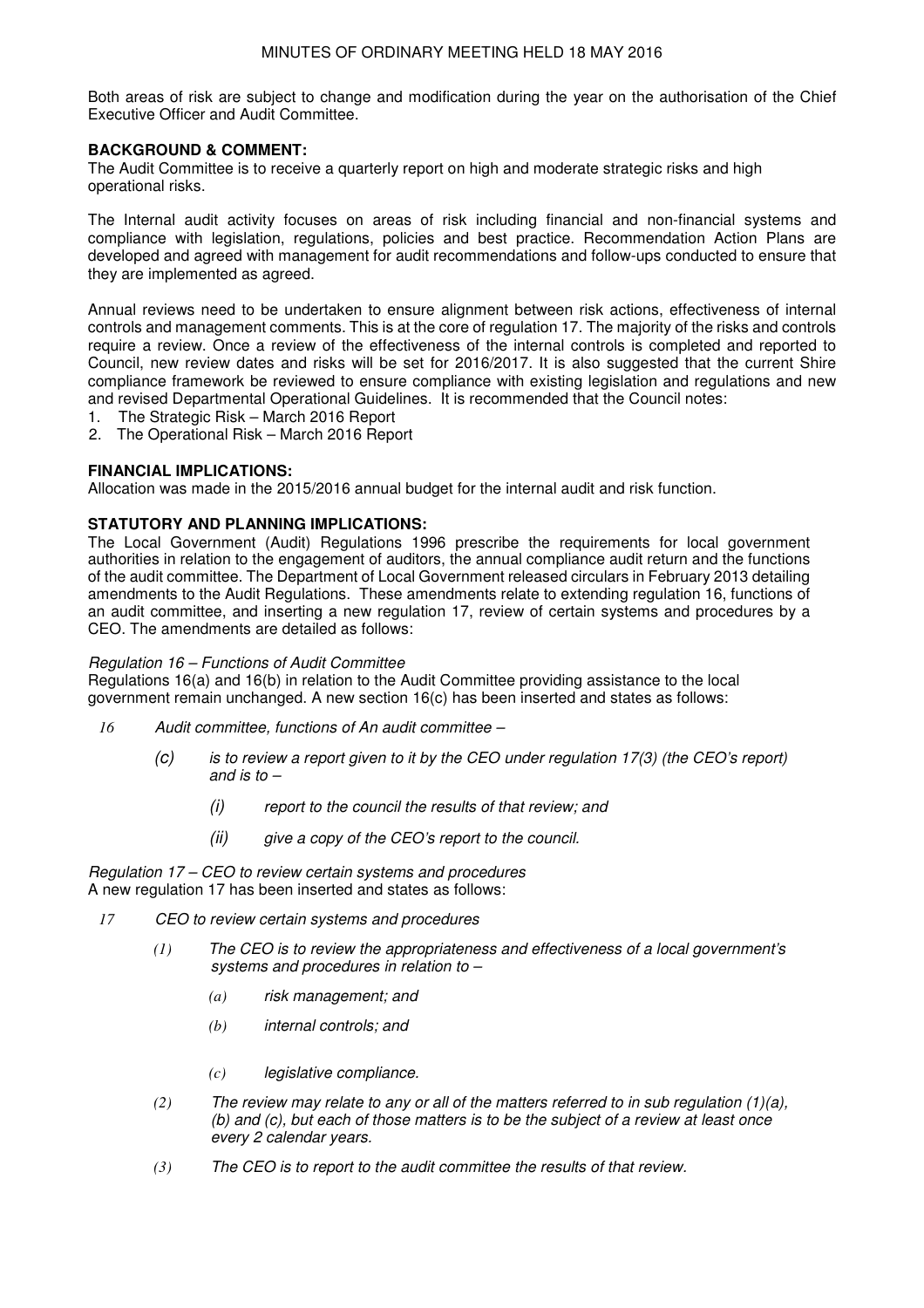#### **POLICY IMPLICATIONS:**

Risk Management Policy has been adopted and outlines the Shire's commitment and approach to managing risks that may impact on its day-to-day operations and threaten the achievement of its objectives.

#### **STRATEGIC IMPLICATIONS:**

A Council's internal control environment includes the following components:

- Structure of the organisation<br>Culture of the organisation
- Culture of the organisation
- Knowledge, skills and experience of employees
- Processes employed by the organisation to conduct business.

The Chief Executive Officer should play a key role in the establishment and development of an effective internal control environment, as it ultimately sets the operational tone of the Council, and should reflect the ethics, integrity and values espoused by the Council.

An effective and transparent internal control environment would focus on the following key areas:

- **Integrity and ethical values**
- Management's philosophy and operating style
- Organisation structure
- Performance measures
- Policies and procedures
- Human resources policy
- Internal Audit function
- The Audit Committee.

The role of the audit committee is to govern the integrity of the entity's financial information, systems of internal control, and the legal and ethical conduct of management and employees. The responsibility of the audit committee will differ depending upon the Council's size, scale of operations, and any specific requirements. The key role of internal audit is to provide assistance to the Council's audit committee in discharging its governance responsibilities. It does this by:

- Providing an objective assessment of existing risks and the internal control framework
- Performing reviews of the compliance framework and specific compliance issues
- Conducting regular analysis of business processes and associated controls.
- Performing ad hoc reviews for specific areas of concern, including unacceptable levels of risk

Reviewing the operational performance of the Council and providing recommendations for more effective and efficient use of resources

#### **COMMUNITY CONSULTATION:**

Chief Executive Officer JT Professional Services

#### **WORKFORCE IMPLICATIONS:**

Nil

#### **OFFICER'S RECOMMENDATION:**

That the Council:-

- 1. Notes the Strategic Risk March 2016 Report
- 2. Notes the Operational Risk March 2016 Report
- 3. Request a further review of the appropriateness and effectiveness of the controls of the Shire of Kulin's systems and procedures as per Audit Regulation 17 be undertaken and reported to Council at the July Council Meeting
- 4. Request the current Shire compliance framework be reviewed to ensure compliance with existing legislation and regulations and new and revised Departmental Operational Guidelines.

#### **VOTING REQUIREMENTS:**

Simple majority required.

**Resolved that the information be received.**